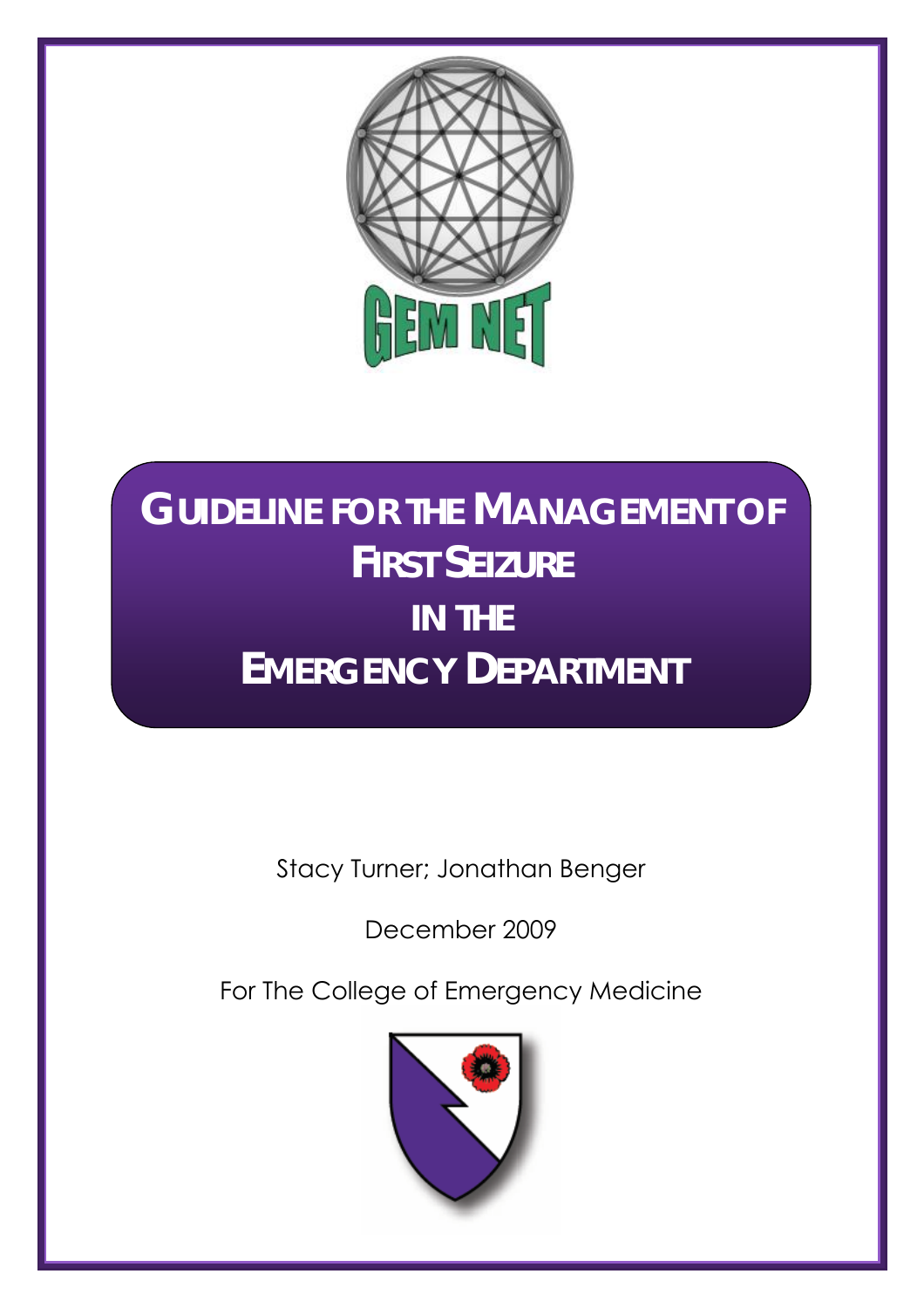# **CONTENTS**

| 1. Executive Summary                                  | 3  |
|-------------------------------------------------------|----|
| 2. Introduction                                       | 3  |
| 2.1 Responsibility for development                    | 3  |
| 2.2 Funding                                           | 3  |
| 2.3 The Guideline Working Group                       | 3  |
| 3. Topic Introduction                                 | 4  |
| 4. Scope                                              | 4  |
| 5. Methodology                                        | 5  |
| 5.1 Levels of evidence and grading of recommendations | 5  |
| 6. Summary of Recommendations                         | 6  |
| 6.1 Investigations                                    | 6  |
| 6.1.1a Laboratory investigations and bedside tests    | 6  |
| 6.1.2 Neuroimaging                                    | 6  |
| 6.1.3c Electroencephalography (EEG)                   | 6  |
| 6.2 Need For Admission                                | 6  |
| 6.3 Treatment                                         | 6  |
| 6.4 Advice                                            |    |
| 6.5 Follow-up                                         | Τ  |
| 7. Findings & Recommendations                         | 8  |
| 7.1 Investigations                                    | 8  |
| 7.1.1 Laboratory investigations and bedside tests     | 8  |
| 7.1.2 Neuroimaging                                    | 11 |
| 7.1.3 Electroencephalography                          | 14 |
| 7.2 Need For Admission                                | 15 |
| 7.3 Treatment                                         | 16 |
| 7.4 Advice                                            | 17 |
| 7.5 Follow-Up                                         | 18 |
| 8. Evidence-based flowchart                           | 19 |
| Reference List                                        | 22 |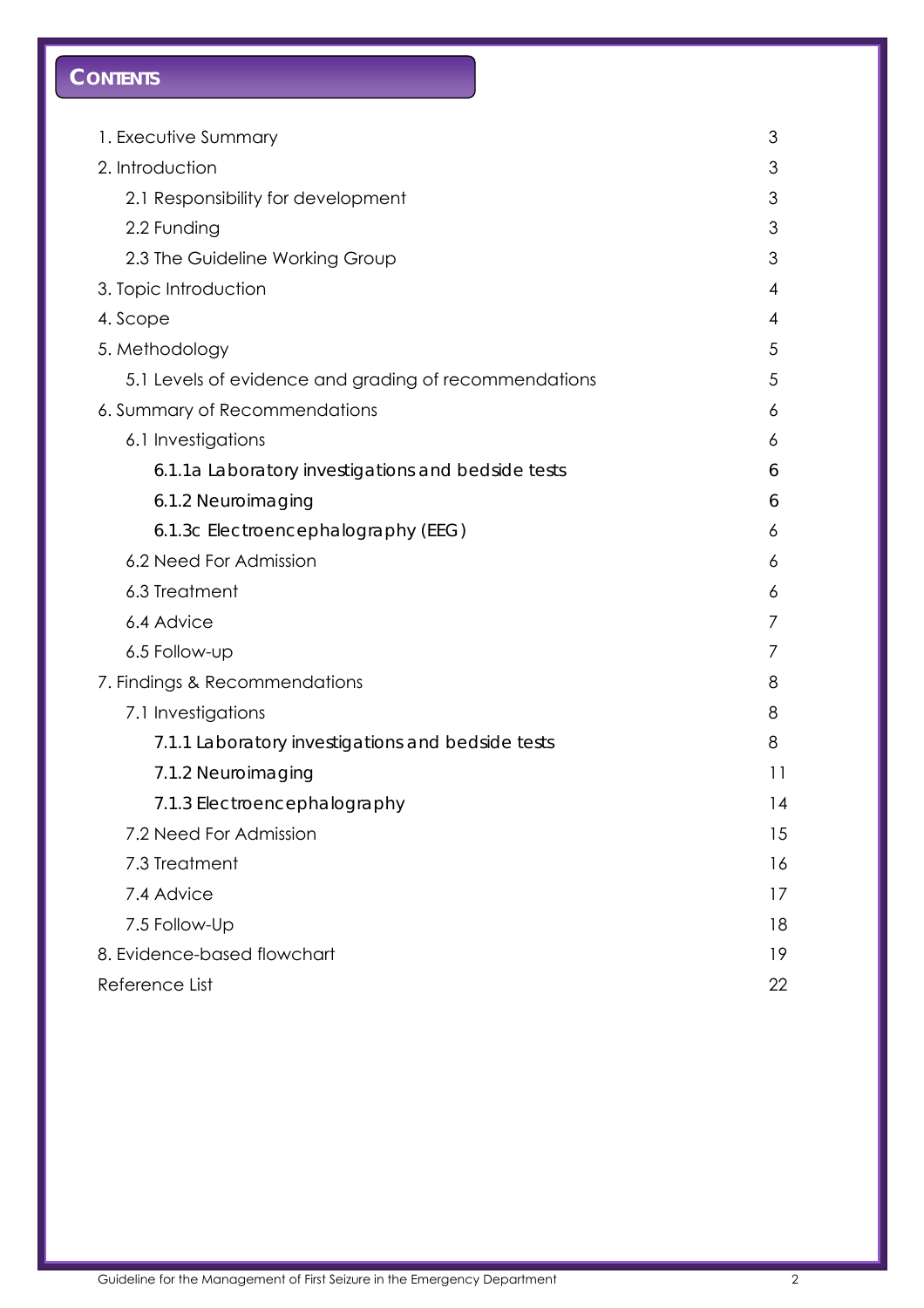# **1. EXECUTIVE SUMMARY**

- The Guidelines in Emergency Medicine Network (GEMNet) has been created to promote best medical practice in a range of conditions presenting to Emergency Departments (EDs) in the UK.
- This guideline presents a summary of the best available evidence to guide the management of adult patients who present to the ED following first seizure.
- The document has been developed following discussion amongst Emergency Physicians to decide which topics would benefit from the development of clinical guidelines.
- The document is intended as a guideline for use in the ED by Emergency Physicians and is based on a review of the best existing evidence for the diagnostic tools and treatments used in this setting.
- The document is summarised as a Clinical Decision Support Guideline that has been presented as an easy to follow algorithm
- The intention is for each guideline to be updated and reviewed as further evidence becomes available. The formal revision date has been set at 5 years from publication though the guideline is subject to continuous informal review.

# **2. INTRODUCTION**

# **2.1 Responsibility for development**

This document has been developed in response to a perceived need to improve clinical effectiveness for care in this field. The intention is to distil this information into practical advice for clinicians working in the department. The information is presented in the form of Clinical Decision Support Guidelines, available on shop floor in the form of a Clinical Decision Support Manual and on individual A4 sized forms.

Departmental Consultants have considered clinical conditions that may benefit from evidence based guidelines and following discussion with other clinical staff have compiled a list of topics that included the management of first seizure in adults.

# **2.2 Funding**

Funding for the development for this guideline has been received from the College of Emergency Medicine.

## **2.3 The Guideline Working Group**

A Guideline Working Group met to discuss this condition and decide on the clinical questions, consider the evidence available and develop the recommendations. The group process ensured that the working group had access to the relevant information and the required resources in order to develop in a constructive manner.

The guideline has been developed in accordance with the principles described by the National Institute for Health and Clinical Excellence guideline development methods.<sup>1</sup>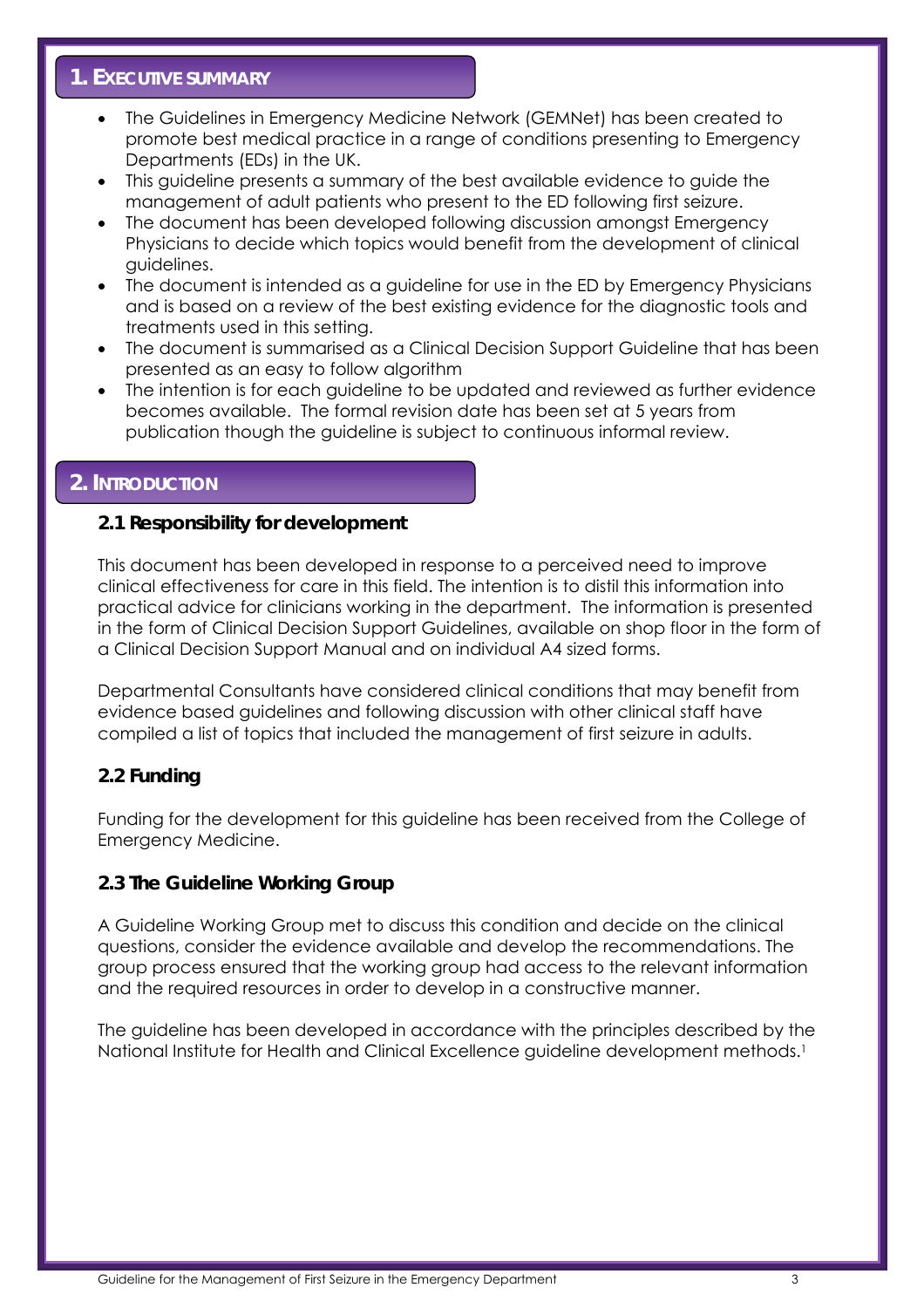# **3. TOPIC INTRODUCTION**

Seizures are a common occurrence. Prospective, population based studies show up to an 8-10% lifetime risk of one seizure, and a 3% chance of epilepsy.2;3 People with epilepsy have a risk of premature death that is 2–3 times higher than in the general population.4

Seizures may be divided into those which are unprovoked, and those "provoked" by an acute brain insult (also known as acute symptomatic seizures) or pre-existing brain abnormality (known as remote symptomatic seizures). Provoking factors include electrolyte disturbance and hypoglycaemia as well as head injury, alcohol excess or withdrawal, stroke and intracerebral neoplasm.3 Population based studies indicate that 25-30% of first seizures are provoked.3;5 Each type of acute symptomatic seizure has age, gender and time period patterns that reflect the occurrence of the underlying cause. For example, among young adults aged 15-34 years, drug and alcohol abuse and withdrawal, and head trauma are the predominant causes, but cerebrovascular disease accounts for about half of all acute symptomatic seizures in people aged over 65 years.3

If a first seizure is unprovoked, around a third to a half will recur, leading to a diagnosis of epilepsy (a tendency for recurrent seizures).6;7 After a second unprovoked seizure 70- 80% will recur, justifying the diagnosis.<sup>8</sup>

Seizures are a frequent reason for attendance to the emergency department (ED), accounting for around 1.2% of attendances.<sup>9</sup> Around a quarter of these are due to first seizure.<sup>9</sup> Some studies have shown that at least half of first seizure patients presenting to a first fit clinic are referred from an ED as opposed to other primary care facilities.10;11

Various authors have suggested management strategies for patients presenting to the ED, but no nationally agreed protocol exists. This aim of this guideline is to summarise the evidence supporting the various management options that have been advocated in the management of first seizure within the ED. It is hoped that this will help to optimise and standardise the standard of care that may be delivered to this patient group.

## **4. SCOPE**

This guideline encompasses adult patients (≥16 years of age) presenting to the ED with suspected first seizure. The key aspects included are appropriate investigations, use of antiepileptics, disposition of the patient from the ED, fitness for discharge, follow-up and advice to be given on discharge. The recommendations can be followed using resources available in any UK ED. Disposition may vary dependent on local resources but the guideline may be adapted as appropriate.

The guideline addresses convulsive seizures only, as other seizure types such as absence or complex partial seizures typically occur several times before the person or family seek medical help and are often not dealt with primarily in the ED. As it is usually not initially known following first seizure whether the episode was provoked or not, the guidelines will cover both acute symptomatic seizures, and those provoked by various brain insults (as outlined above) in all adult patients aged 16 years or over. However, the guideline will not address the emergency management of the fitting patient, for which there are already guidelines in place,12-14 and will not address seizures in children or seizures due to head injury or eclampsia.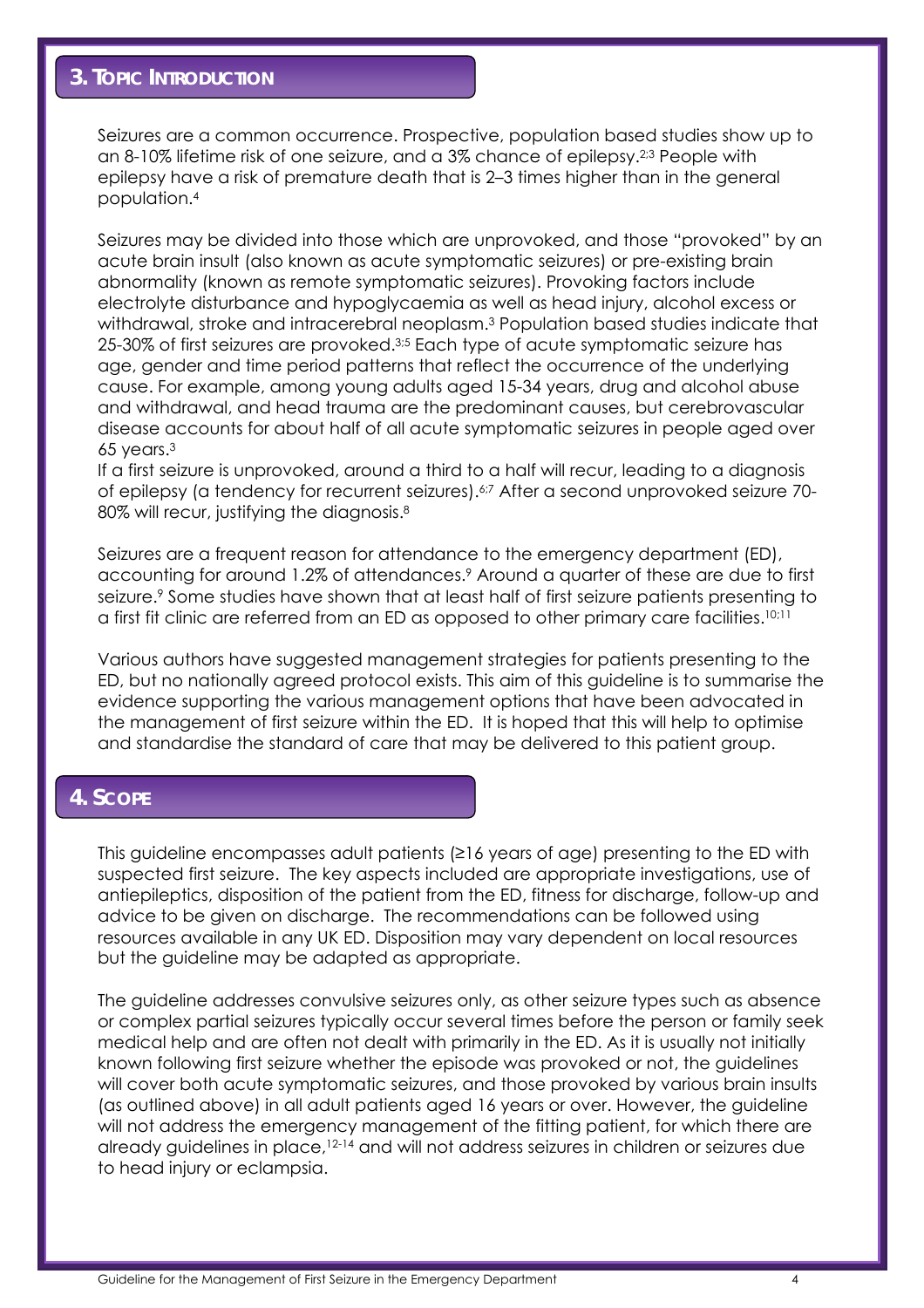# **5. METHODOLOGY**

Medline, EMBASE, CINAHL, and the Cochrane library were searched under the headings "first seizure," "initial seizure" and "new seizure." using the following strategy: [(seizure\$ OR convulsion\$ OR epileps\$).ti. AND (first OR new OR first-ever OR new onset OR emergency OR new-onset OR initial).ti.] The references generated were sifted for relevance based on their title and abstract; and other references were followed-up from the papers identified. The internet was searched using the Google search engine.

Only papers looking at an unselected population of adult patients (aged ≥ 16 years) presenting with first generalised seizure (or a population including majority of adults and/or a subset presenting with first generalised seizure) were included.

Findings and recommendations were grouped under the subheadings of laboratory investigations and bedside tests, neuroimaging, EEG, need for admission, advice to be given to patients, treatment with AEDs and requirements for follow-up.

Having gathered and collated the evidence for each clinical question, a series of guideline recommendations were developed, which were used to create an evidencebased flowchart.

## **5.1 Levels of evidence and grading of recommendations**

Studies included in this guideline were graded for level of evidence according to previously accepted definitions<sup>15</sup>. In summary, level 1 evidence comes from welldesigned randomised controlled trials (RCTs), level 2 evidence from large cohort studies or poorly designed RCTs, level 3 evidence from small cohort studies or case-control studies and level 4 evidence from experimental studies, case series or case studies. The suffix 'a' implies that evidence at this level is from systematic review or meta-analysis, whereas the suffix 'b' implies that the evidence is from original research.

The recommendations that have been made were graded according to the level of evidence upon which they were based:

Grade A: Based upon multiple level 1a or 1b papers.

Grade B: Based upon individual level 1a or 1b papers or multiple level 2a or 2b papers. Grade C: Based upon individual level 2a or 2b papers or multiple level 3a or 3b papers. Grade D: Based upon individual level 3a or 3b papers or level 4 papers. Grade E: Based on consensus guidelines or studies of expert opinion.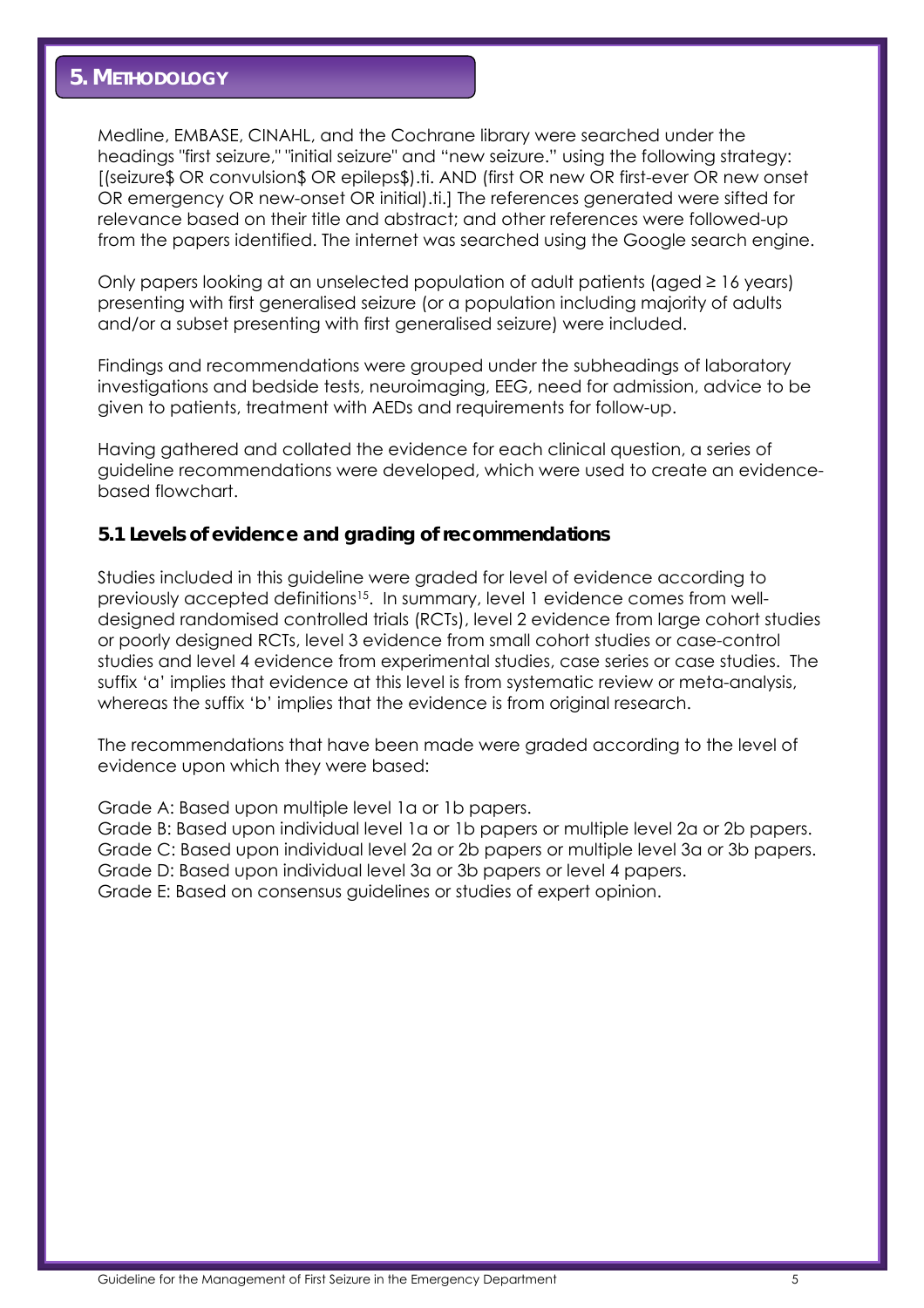# **6.1 Investigations**

## *6.1.1a Laboratory investigations and bedside tests*

Determine a Serum glucose and sodium level should be determined on patients with a first-time seizure with no co-morbidities who have returned to their baseline.

A breath alcohol test should be performed if available.

A pregnancy test should be obtained if a woman is of childbearing age.

An ECG should be done on all patients.

Other laboratory investigations, toxicology screening, bedside tests, chest x-ray and lumbar puncture should only be done if clinically indicated.

## *6.1.2 Neuroimaging*

Neuroimaging should be performed immediately whenever an intracranial lesion is suspected; and specifically in patients with new focal deficit or persistent altered mental state, fever, persistent headache, focal or partial onset before generalization, or a history of acute head trauma, malignancy, immunocompromise, HIV infection, alcoholism, anticoagulation or bleeding diathesis.

Deferred early outpatient neuroimaging may be used when reliable follow-up is available. Otherwise, neuroimaging in the ED should be performed on all patients.

MRI (Magnetic resonance imaging) is preferable to CT (computed tomography), if readily available within an acceptable time period, in a patient who has fully recovered. CT should be used if MRI is not readily available or in an individual who has not fully recovered. In acutely ill patients, CT is the modality of choice.

## *6.1.3c Electroencephalography (EEG)*

EEG should not be routinely performed in the ED or requested by the emergency physician.

# **6.2 Need For Admission**

 Patients who have fully recovered, have no neurological deficit, and have normal initial investigations can be discharged from the ED.

Admission should be considered in all patients with alcoholism, poor social circumstances or those without a responsible adult to stay with.

# **6.3 Treatment**

AEDs (antiepileptic drugs) should not routinely be prescribed in the ED.

If AEDs are to be prescribed, this should only be after consultation with an epilepsy specialist.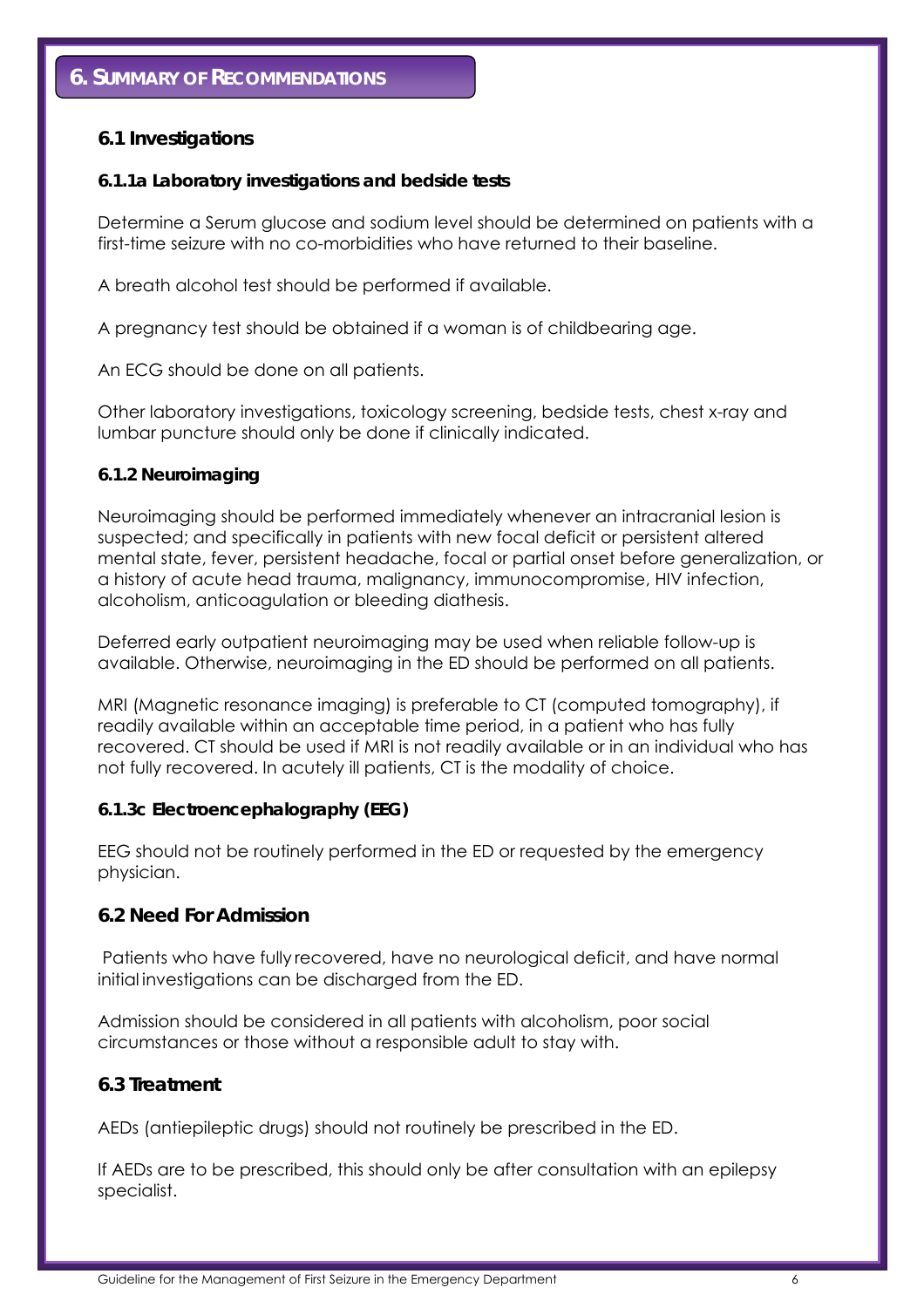# **6.4 Advice**

Patients should be given verbal and written advice about driving and lifestyle changes prior to being discharged from the ED.

Advice given to patients should be documented in the medical notes.

# **6.5 Follow-up**

All patients should be followed-up by an epilepsy specialist urgently, ideally within 2 weeks.

Robust pathways should be established to ensure specialist follow-up of all patients. Current evidence supports direct referral from the ED.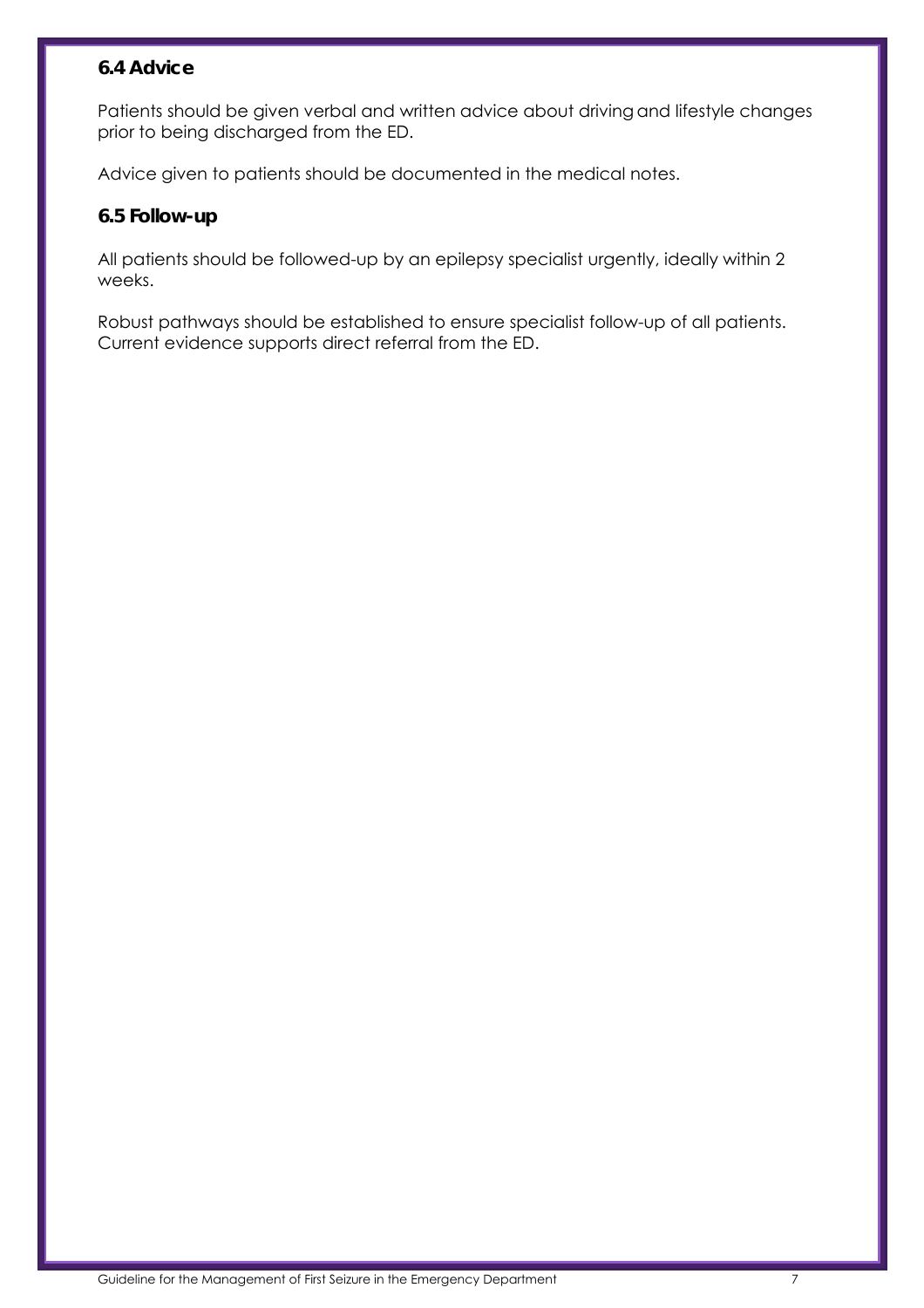Evidence used to establish the recommendations for this guideline are summarised below.

## **7.1 Investigations**

## *7.1.1 Laboratory investigations and bedside tests*

Haematological and biochemical investigations are often abnormal following first seizure, but this may not be reflected in the provision of any useful information as regards seizure aetiology. Glucose abnormalities, metabolic derangements related to alcohol, and hyponatraemia are the most frequently identified abnormalities<sup>9</sup> Some of these abnormalities may be due to the fit itself. For example, around a third of patients may have an increased white cell count and/or hyperglycaemia, related to an acute stress response.10 Although metabolic disturbances can provoke seizures, abnormalities sufficient to cause seizures will generally not be associated with normal mental function.16;17 Furthermore, most of these abnormalities can be predicted on the basis of clinical findings. For example, hypoglycaemia may be predicted in a known diabetic, and a more focused approach to investigation may be appropriate. It is indubitable that patients with certain abnormal clinical findings, such as altered mental status, require more extensive evaluation. The controversial question is which laboratory tests are indicated in an otherwise healthy patient who presents to the ED after having a first seizure and is alert, orientated, and has no abnormal clinical findings.

590 papers were identified with Medline using the search strategy previously described, of which 12 were directly relevant to the three-part review question. No further relevant papers were identified using other search strategies. A further 2 relevant studies were found from the grey literature. Of these 14 papers, 12 were found to fulfill the inclusion criteria.

All studies were small, with the largest only having 408 patients. There were 6 prospective observational studies,10;18-22 and 6 retrospective observational studies,23-28

Data from the 6 prospective studies revealed 4 cases of unexpected metabolic derangement causing seizure in a total of over 1000 patients, of which 805 were patients with first seizure. In 3 cases these were derangements of serum glucose (2 hypoglycaemia, 1 hyperglycaemia) and there was one case of hyponatraemia.

Eisner *et al*, in a prospective study of 163 patients including 24 patients with first seizure, found 3 cases of seizure due to metabolic derangement.18 All three were serum glucose abnormalities, of which, only one case (of hyperglycaemia) was unexpected. In the one unexpected case of hyperglycaemia in patient with first seizure, a provisional diagnosis of cerebrovascular accident was made before laboratory test results were available. Disposition was unchanged.

In a similar prospective study of 136 patients with first seizure, Turnbull *et al* found 11 patients with significant laboratory abnormalities.19 Of these, only two cases of hypoglycaemia were not suspected on the basis of the history and physical examination. Sempere *et al* found one case of unsuspected hyponatraemia in a 17 year old female patient with psychogenic water ingestion in a cohort of 98 patients that was prospectively studied.20 Breen *et al* found that 40% of patients with seizure were hyperglycaemic, but in none of these cases was hyperglycaemia thought to be the cause of the seizure.<sup>10</sup> Rather, it was felt that hyperglycaemia was a stress response due to the seizure.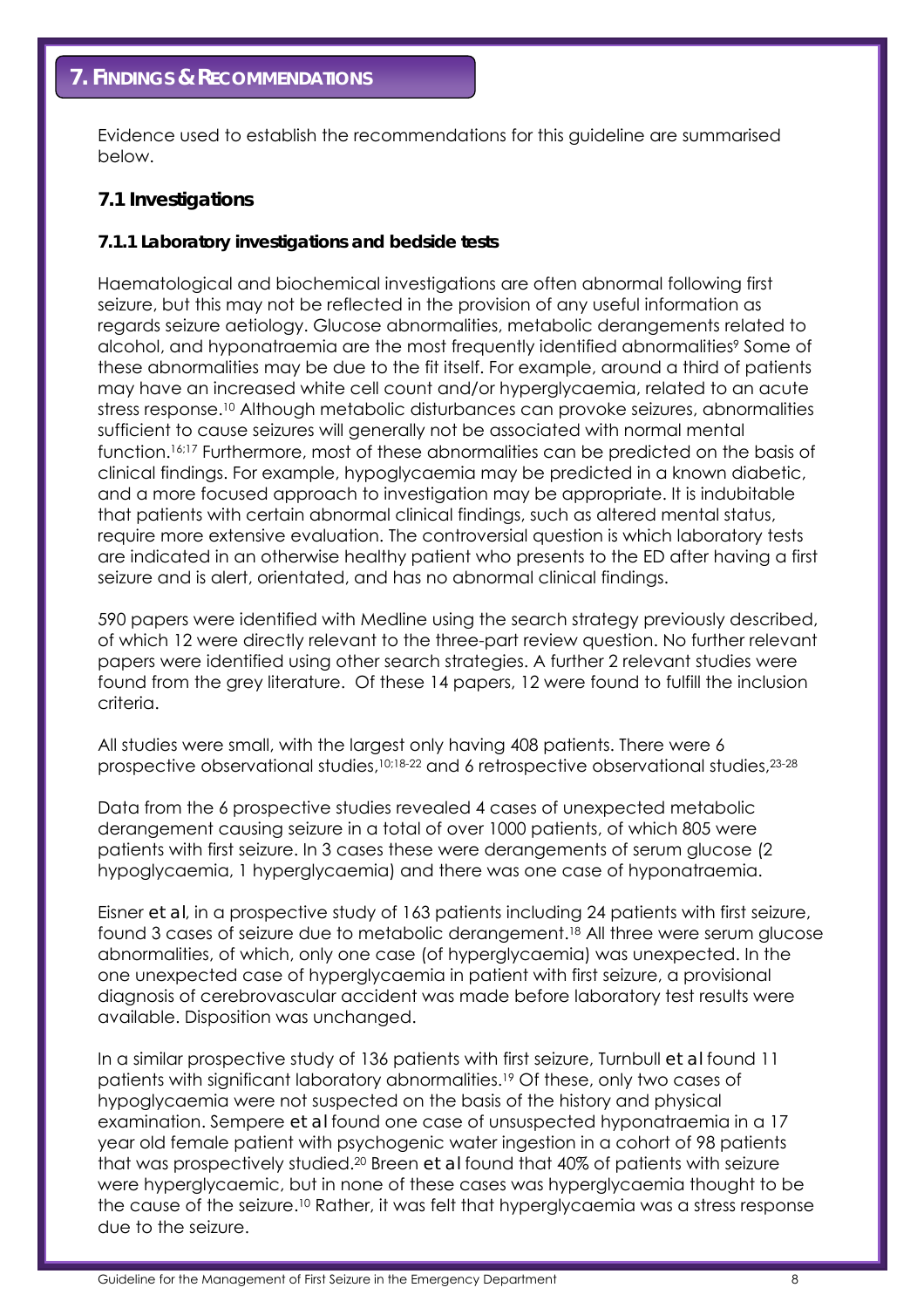There was no evidence from the 6 prospective studies to support more in-depth routine laboratory testing such as measurement of haematological parameters, serum calcium or magnesium levels in otherwise healthy individuals. Of note, however, Turnbull *et al* did find 2 patients with hypocalcaemia in 136 patients with new-onset seizure who were prospectively studied; one with cancer, and one with renal failure.19

Tardy *et al*, in a retrospective review of 247 patients with new onset seizures, found 4 cases of hyponatraemia, only one of which was not suspected on the basis of history and physical examination.26 They also found one case of unsuspected hypoglycaemia and one case of unsuspected hypocalcaemia. Powers found only one case of first seizure attributed to metabolic abnormality, a case of hypoglycaemia identified previously from clinical findings.23 Henneman *et al* found seizure due to hyponatraemia in 7 of 333 patients, and seizure due to "other metabolic" aetiology not further defined in 9 of 333 patients.27 One third of patients with normal examination had abnormal laboratory investigations. Morrison *et al* found that laboratory tests gave no useful information in terms of aetiology of seizure.25 Edmondstone found that 4 of 56 patients presenting with seizure were hyponatraemic.28 Three of these cases were in alcoholics, and one was in a patient with dehydration. All abnormalities were suspected clinically. Rosenthal *et al*, in a retrospective observational study, found that abnormal electrolyte and urea results were essential to diagnosis in 2 of 86 cases and glucose result was essential in one case.24

There is debate as to whether blood tests are of any value initially, with different authors offering different opinions. Current guidelines from the National Institute for Clinical Excellence (NICE) advocate that the clinician consider appropriate blood tests (for example, plasma electrolytes, glucose, calcium) to identify potential causes or significant co-morbidity.12 Scottish Intercollegiate Guidelines Network (SIGN) guidelines give no advice regarding blood tests in the workup of first fit<sup>14</sup>. The American College of Emergency Physicians' (ACEP) guidelines advise determining only a serum glucose and sodium level on patients with a first-time seizure with no co-morbidities who have returned to their baseline.13

The literature has multiple limitations. There is a scarcity of available evidence - all 12 studies were non-experimental observational studies and several of the papers included were of low quality. The evidence found is not conclusive regarding appropriate and necessary investigations - results were sometimes conflicting, and there was no consensus between authors. Despite the above-mentioned limitations, evaluation of the available evidence suggests that there is little justification for extensive routine laboratory testing. The circumstances of a first seizure should direct management. Laboratory tests should be ordered based on individual clinical circumstances that include suggestive historical or clinical findingssuch as vomiting or diarrhoea, or failure to return to baseline alertness. It would seem prudent to assess serum glucose and sodiuma in all patients, as hyperglycaemia, hypoglycaemia and hyponatraemia are the commonest metabolic derangements found, and derangements are not always predictable. A "BM Stix" measurement may be adequate, but this requires further research. There is little evidence to support any other routine laboratory investigations.

Identification of pregnancy in a patient with a first time seizure is important because it may affect testing, disposition, and initiation of antiepileptic drug therapy, although there is no further evidence to support this.29

A drug of abuse screen is a consideration in patients with a first-time seizure. However, there are no prospective studies that demonstrate a benefit of routine use.30-32 One prospective study from the United States found that, of 248 patients presenting with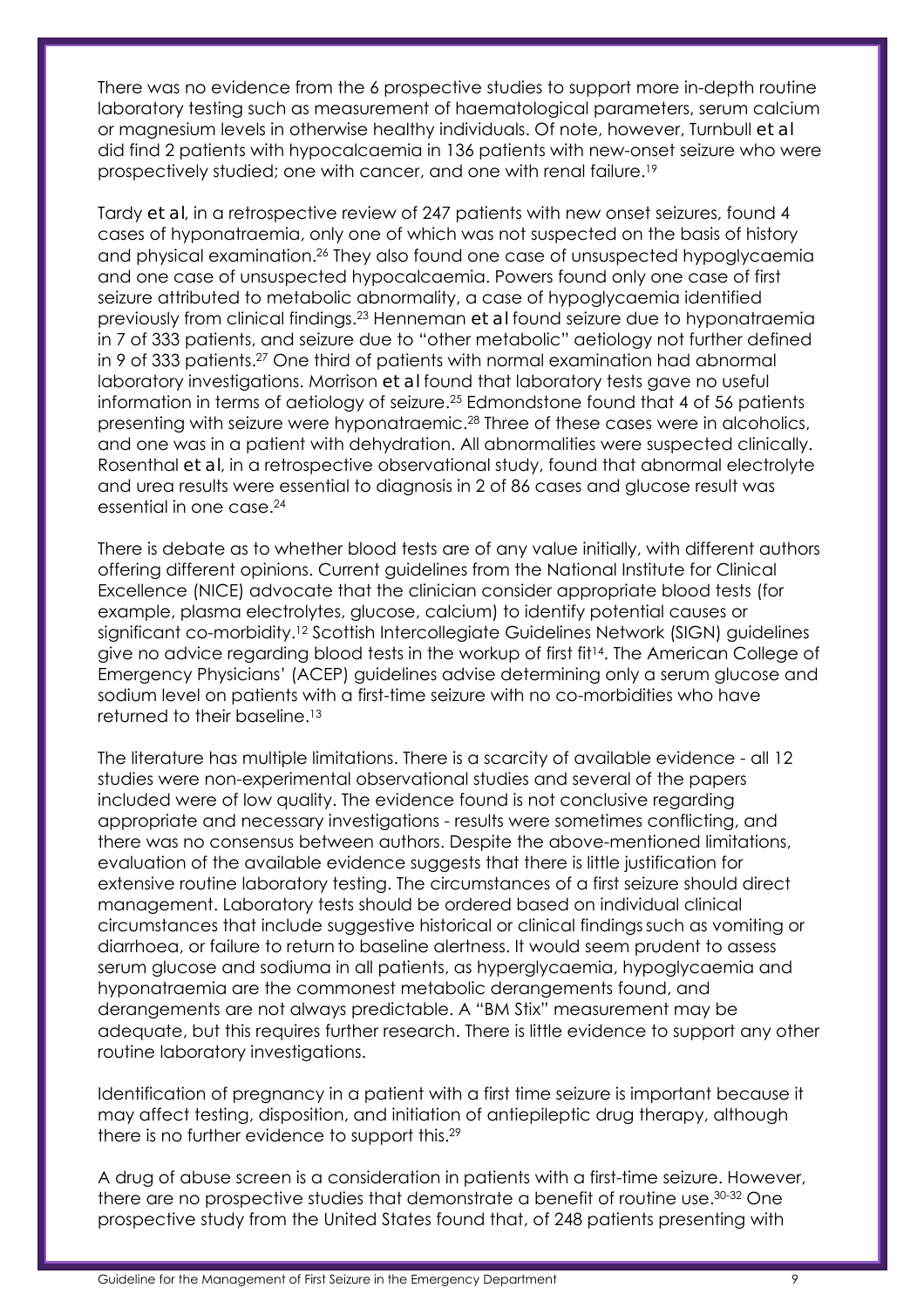seizure tested for stimulant drug use (cocaine and amphetamines), 5.6% tested positive for cocaine, but none tested positive for amphetamine.<sup>33</sup> Positive test results were more common in patients where there was a history or suspicion of cocaine or amphetamine abuse. They concluded that routine screening for stimulant drugs would yield few cases of drug use in which there was neither a history nor suspicion of drug abuse. Dhuna *et al*, in a retrospective review, reported that 69 of 90 admitted patients with cocainerelated seizures had no prior seizure history.30 Pesola and Westfal reported 4 cases of cocaine-related seizures in 120 patients studied, although not all patients received the same tests nor was a direct correlation demonstrated.32 Alcoholism is an independent risk factor for first generalised tonic-clonic seizure,<sup>34</sup> and has been implicated in up to one third of seizures.25;26;28 Breen *et al* found breath alcohol detectable in 14 of 39 patients tested (36%, range 10–80mg%), and McFadyen found three of four blood alcohol levels elevated, but how the patients tested were selected was not commented upon in either study<sup>10;22</sup> It would seem prudent to measure breath alcohol level in the ED as this may give a clue as to aetiology.35

An electrocardiogram (ECG) is a cheap and non-invasive test which can detect causes of collapse other than seizure, such as cardiac arrhythmia or Wolff-Parkinson-White syndrome. Long-QT syndrome, which can present as a seizure, may also be detected.35;36 McFadyen found 4 of 112 patients had a borderline or prolonged QT interval on ECG.22 Breen *et al* found six of 136 patients (4%) with a recorded abnormality on ECG (two T wave inversion, two right bundle branch block, one left ventricular hypertrophy, and one first degree heart block).<sup>10</sup> SIGN guidelines recommend that ECG should be performed in the assessment of all patients with altered consciousness, particularly those in older age-groups, when disorders of cardiac rhythm may simulate epilepsy.14 NICE suggest that a 12-lead ECG should be performed in adults with suspected epilepsy as a good practice point.12

There are no studies that support performing a chest x-ray as part of the diagnostic work-up of uncomplicated first fit patients.25

There are no prospective studies that support performing a lumbar puncture as part of the diagnostic evaluation in the ED on patients who are alert, oriented, afebrile, and not immunocompromised. There are no adult studies, but in one retrospective paediatric case series of 503 cases of meningitis in children aged 2 months to 15 years, there was no case of occult bacterial meningitis manifesting solely as a simple seizure.37 Sempere *et al* reported that 5 of 9 patients with a first seizure who had a fever had a central nervous system infection.20 However, the population in this study was from an inner city hospital with a high prevalence of HIV (Human immunodeficiency virus) infection (8% of the patients in the study were HIV positive).

#### **Recommendation**

Serum glucose and sodium level should be determined on patients with a first-time seizure with no co-morbidities who have returned to their baseline **(Grade C)**. A breath alcohol test should be performed if available **(Grade D)**.

A pregnancy test should be obtained if a woman is of childbearing age **(Grade D)**. An ECG should be done on all patients **(Grade D)**.

Other laboratory investigations, toxicology screening, bedside tests, chest x-ray and lumbar puncture should only be done if clinically indicated **(Grade C)**.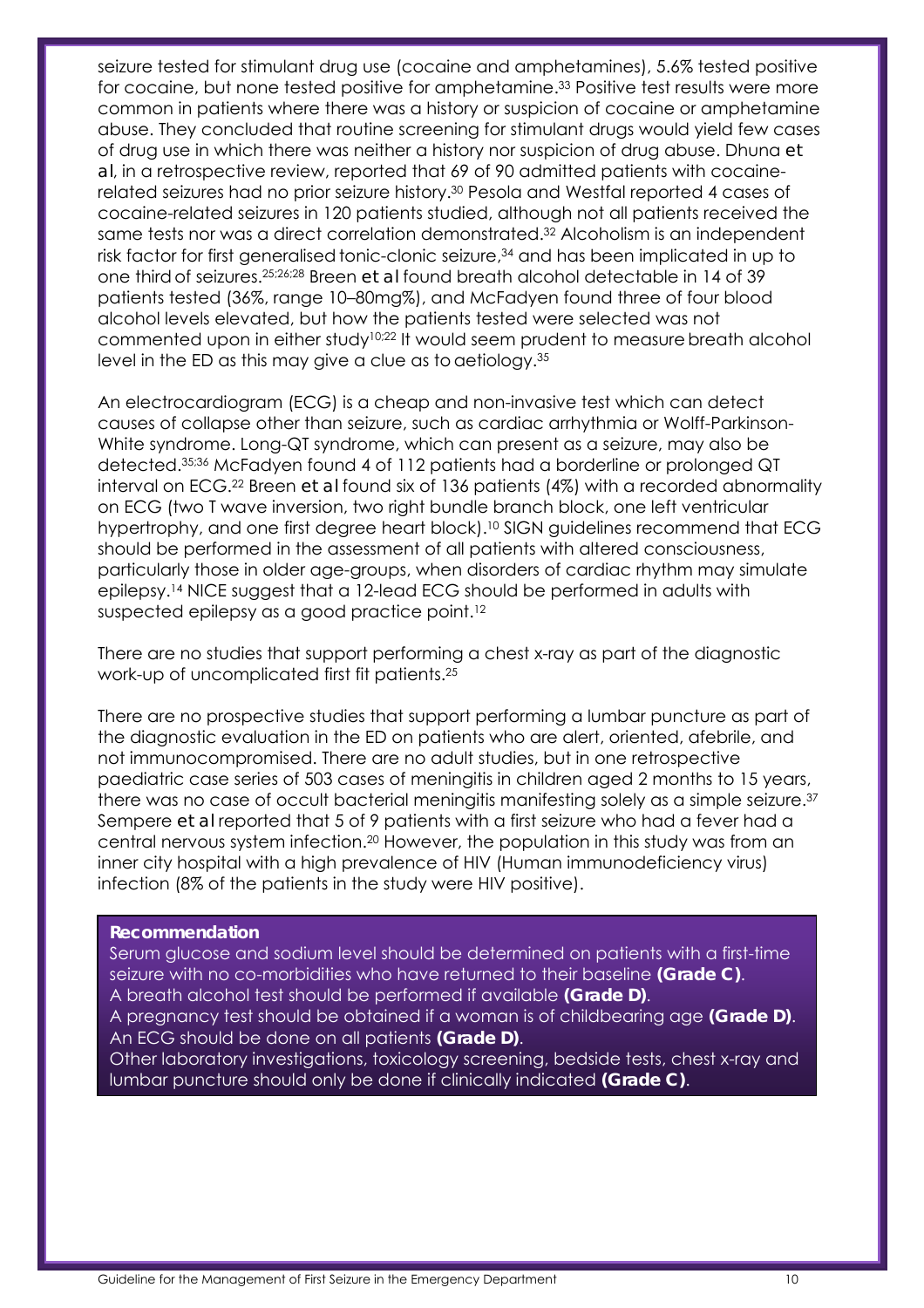## *7.1.2 Neuroimaging*

The timing and indications for neuroimaging in patients with a first seizure are controversial. Many studies have shown that neuroimaging is helpful in making or excluding specific diagnoses, quantifying risk of seizure recurrence and guiding management.21;24-26;38-41 There is agreement in the literature that emergency neuroimaging should be carried out in those with focal seizures or focal neurological deficit post-seizure. However, there is a lack of consensus as to whether neuroimaging should be performed as part of the work-up for an uncomplicated first seizure, with full recovery. The decisions that have to be made in the ED are whether the patient needs an emergency scan or whether this can wait to be performed as an out-patient if required, and what modality of neuroimaging should be carried out - computed tomography (CT) scanning or magnetic resonance imaging (MRI).

12 to 41% of patients with a first seizure have abnormal head CT scan results.11;20;21;26;27;39;41 This figure rises to 59-82% if there are focal abnormalities on examination.20;26;27;39 Even if there are no focal neurological signs on examination, abnormalities are still found on 6–22% of CT scans.26;27;39;41 These rates suggest that neuroimaging should be performed in all patients presenting with a first seizure, if identifying CT abnormalities in patients with normal neurological examinations affects outcome. However, there is an absence of studies demonstrating an outcome benefit from ED imaging.38

In a prospective study, Eisner *et al* found that CT scans are high yield tests in the evaluation of first seizures in an unselected group of emergency patients, with a 37% incidence of significant abnormalities, and, even more significantly, CT resulted in a change of diagnosis in 44% of patients and a change in disposition in 26% of patients in whom it was used.18 Mower *et al* found that using a clinical decision rule failed to reliably identify first seizure patients who have important lesions on CT.42 Their decision rule, using age 65 years or over, focal neurological findings, altered mentation, high risk or known HIV infection, history of cysticercosis, and Hispanic ethnicity, had a sensitivity of just 90% in detecting individuals with emergent tomographic findings. They recommended liberal use of imaging in evaluating patients with first seizures.

Greenberg *et al*, in a systematic review forming the basis of an American multidisciplinary clinical policy on neuroimaging of emergency patients with seizure, reviewed 49 articles for data on the role of neuroimaging in the evaluation of seizure patients.38;43 Patients with focal neurological examination findings were found to have a much higher likelihood of abnormal CT (41%) than patients with a normal examination (13%), but the type of lesions found could not be extracted from the papers. There was a small increase in the likelihood of finding an abnormality with partial-onset seizures when compared with generalised seizures. However, there was a greater percentage of tumour and stroke in the partial-onset seizure subgroup. Altered mental status was also associated with a higher rate of CT abnormalities. Lesions found in the first seizure subgroups were represented by stroke, neoplasm and cerebral atrophy in descending order of frequency. The combination of infection, subdural haematoma, and intracerebral haematoma made up about 1% of the first seizure patients. In contrast, the studies on alcohol-related and head injury-related seizures demonstrated a disproportionate number of patients with intracranial bleeding. The authors comment that clinical studies have shown a higher frequency of 'life-threatening lesions' in patients with new focal deficits, persistent altered mental status (with or without intoxication), fever, recent trauma, persistent headache, history of cancer, history of anticoagulation, or suspicion of AIDS (acquired immune deficiency syndrome), but give no data to support this.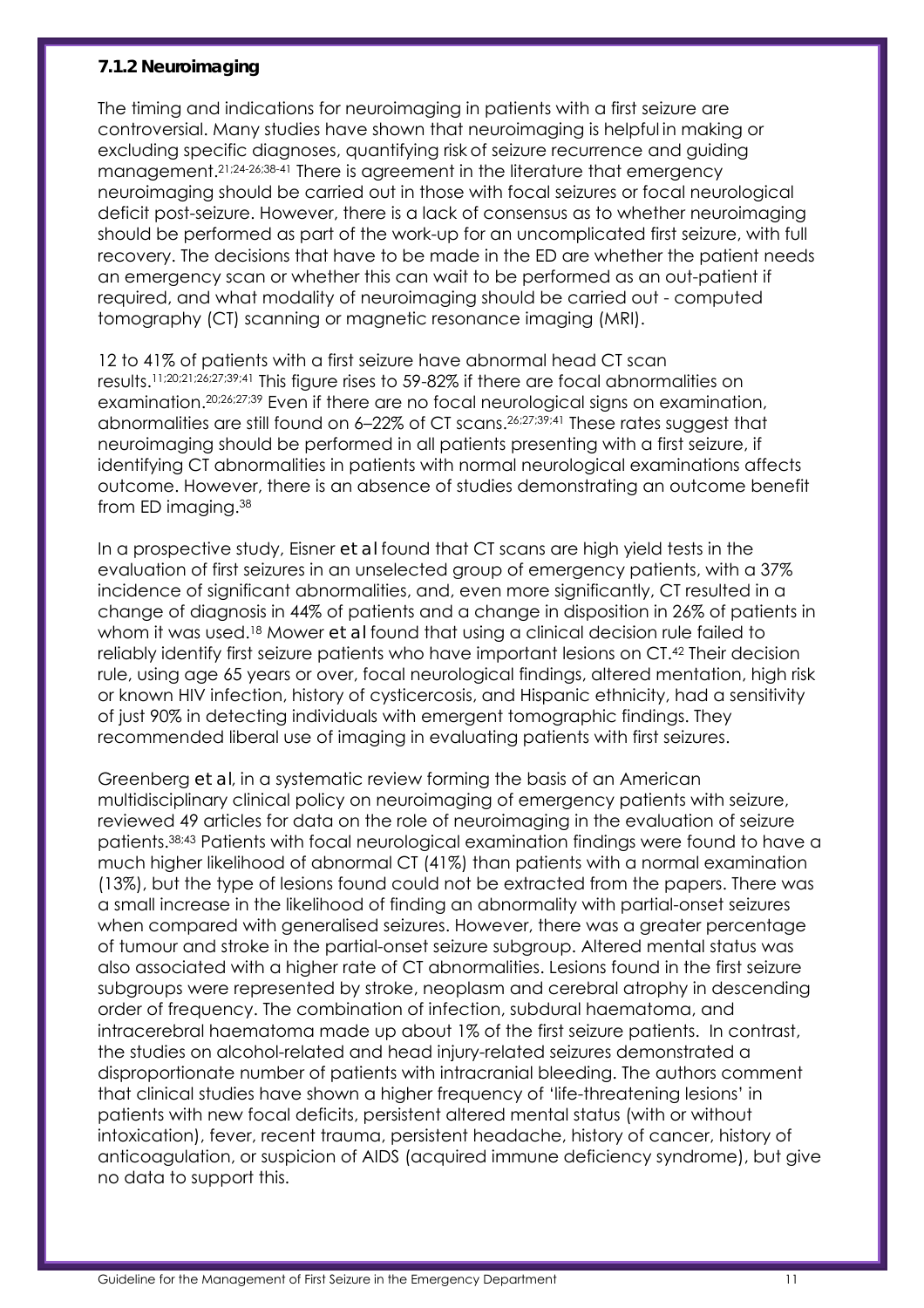Patients presenting with alcohol withdrawal seizures were evaluated by CT in two studies. The first, by Feussner *et al*, found 51% had abnormal CTs, with most, 34.4%, being diffuse atrophy.44 Of the focal lesions found, 11 were old strokes and another 11 were considered potentially reversible (7 subdural haematomas, 2 hygromas, 2 intracranial haemorrhages) of which 6 went to surgery. Thirty percent of patients with focal deficits had abnormal CTs, whereas only 6% without such deficits did. Only one seizure patient without focal deficits was treated surgically. Interestingly, a cohort of alcoholics without seizures yielded similar CT results. Earnest *et al*, in a study of 259 patients with first seizure suspected to be due to alcohol withdrawal, found 58% of patients had abnormal CT scan results, of which 16 (6%) had a clinically significant lesion.45 These included eight patients with subdural haematomas or hygromas, two arteriovenous malformations, two cysticercosis, and one each of aneurysm, possible tumour, skull fracture, and probable cerebral infarction. Of the 16 patients with significantly abnormal CT scan results, 7 were alert, had a normal neurological examination, and no signs of head trauma. In this study, history or signs of minor head trauma, headache, level of consciousness, and focal neurological signs did not significantly correlate with CT abnormalities.

Pesola and Westfal reported that 6 of 26 HIV-positive patients had an acute lesion found on CT scan, 2 of which were not suspected on physical examination.32

Patients over 40 years old have a conspicuous increase in the likelihood of having an abnormal CT, the frequency of abnormal scans nearing 60% in the over 50s.<sup>38</sup> This increased yield from scanning is most often related to cerebrovascular events and tumours,20;39;41 with an increase in tumour prevalence beginning at age 40, and stroke in the over 60 year age group.<sup>38</sup> Because of this, some physicians operate an agedependent policy with regard to neuroimaging.28;38;46

The American College of Emergency Physicians advocate neuroimaging in the ED as part of the routine evaluation of first seizures.<sup>13</sup> However, they suggest that deferred outpatient neuroimaging may be used instead when reliable follow-up is available. SIGN guidelines recommend brain imaging in all cases where a confident diagnosis of an idiopathic generalised epilepsy syndrome cannot be made.14 Timing of neuroimaging is not discussed. NICE offer similar advice to SIGN, but state that neuroimaging should take place within 4 weeks.12 Similarly, the International League Against Epilepsy (ILAE) recommends that neuroimaging be performed in all those without a diagnosis of idiopathic epilepsy.<sup>47</sup>

In a multidisciplinary collaboration between emergency medicine, neurology, and neuroradiology, an evidence-based clinical policy on neuroimaging of patients with seizures (including first seizures) was published in 1996.48 They recommended that a head CT scan be performed in the ED in patients with first seizure whenever an acute intracranial process was suspected. Patients with a history of acute head trauma, malignancy, immunocompromise, or anticoagulation, or patients with a fever, persistent headache, a new focal neurological deficit on examination, or focal onset before generalisation, or patients older than 40 years, were specifically noted to be at greater risk of life-threatening lesions. This multidisciplinary guideline allowed for a deferred neuroimaging study as an outpatient in those patients with a first seizure who were alert and had returned to baseline, if there was no obvious cause identified. This recommendation was based on the absence of studies demonstrating an outcome benefit from ED imaging. Unfortunately, concerns regarding timely follow-up and social issues must be considered when deciding on the timing of required tests. Similarly, guidelines by Dunn *et al* advocate neuroimaging in all those with focal neurological deficit, persistent altered mental state, fever, persistent headache, recent head trauma, a history of cancer or HIV infection, focal onset before generalisation, anticoagulation or bleeding diathesis, past history of stroke or transient ischaemic attack (TIA), or in patients in whom follow-up cannot be guaranteed.35 No evidence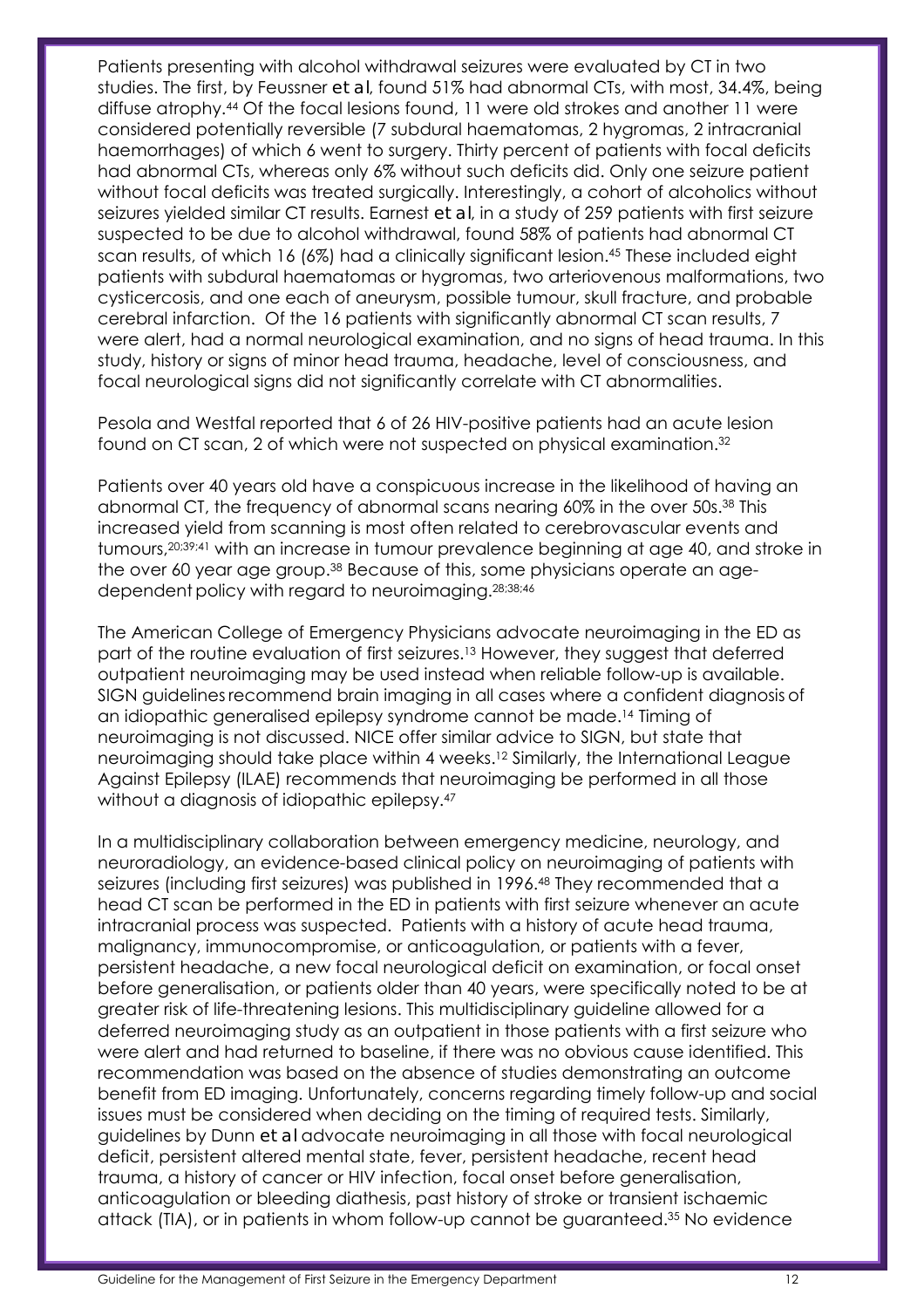could be found supporting the need for emergent neuroimaging in patients with a history of stroke or TIA. Indeed, the American multidisciplinary practice parameter suggests that prior history of stroke with no change in neurological findings militates against the need for neuroimaging.49 Bladin *et al*, in a large prospective trial of seizures post-stroke, found no association between haemorrhagic transformation and risk of seizures.50

The type of imaging has also been addressed. CT scanning has important limitations, including limited sensitivity to detect small or low-grade tumours, recent cerebral infarcts, early inflammatory lesions (e.g. encephalitis) or other subtle pathologies such as mesial temporal sclerosis, cortical dysplasia and vascular malformations.11;14;16;47;51 MRI is very sensitive to such lesions. Several case series comparing MRI with CT in the same patient indicate that the former may pick up a number of additional significant abnormalities.11;51 King *et al* found that CT scanning detected only 12 of the 28 brain lesions that were detected by MRI; 7 of the missed lesions were brain tumours, including four astrocytomas.11 Other authors have argued that the additional yield from MRI may not affect management in the ED.20;52 Sempere *et al* found that MRI revealed additional lesions in 22% of cases with normal CT, but did not change management in any of them.20 Chadwick and Smith comment that tumours that are not obvious on CT scan are likely to be low grade gliomas.52 Most tumours presenting with seizures run a very benign course and may not benefit from early tumour treatment.52;53 In addition, CT has a number of advantages over MRI. These include lower cost, faster scan speed and ease of access. In the acutely ill patient, CT is widely recommended as the modality of choice because of its ability to accurately detect haemorrhage and major structural changes, and the ease of access.47;54;55 The average wait for non-emergency patients for MRI and CT scans in 2006 were seven and a half and two and a half weeks respectively, with some patients having to wait over 6 months for MRI.<sup>56</sup> For these reasons, Chadwick and Smith, in 1998, concluded that plausible arguments may be made for obtaining routine early CT scanning and reserving MRI for patients with epilepsy whose seizures are not controlled by antiepileptic drugs.<sup>52</sup>

The SIGN and NICE guidelines recommend MRI over CT where resources permit.12;14 However, both institutes suggest that in an acute situation, CT may be used instead of MRI for emergent imaging. ACEP guidelines discuss only the indications for CT scanning in the ED, and do not compare CT with MRI.13 The ILAE guidelines for neuroimaging studies suggest that a CT may be used if an MRI is not available although MRI is the imaging procedure of choice in patients with suspected focal epilepsy.47

#### **Recommendation**

Neuroimaging should be performed immediately whenever an intracranial lesion is suspected; and specifically in patients with new focal deficit or persistent altered mental state, fever, persistent headache, focal or partial onset before generalization, or a history of acute head trauma, malignancy, immunocompromise, HIV infection, alcoholism, anticoagulation or bleeding

diathesis **(Grade B)**. Deferred early outpatient neuroimaging may be used when reliable follow-up is available. Otherwise, neuroimaging in the ED should be performed on all patients

## **(Grade B)**.

MRI (Magnetic resonance imaging) is preferable to CT (computed tomography), if readily available within an acceptable time period, in a patient who has fully recovered. CT should be used if MRI is not readily available or in an individual who has not fully recovered. In acutely ill patients, CT is the modality of choice **(Grade B)**.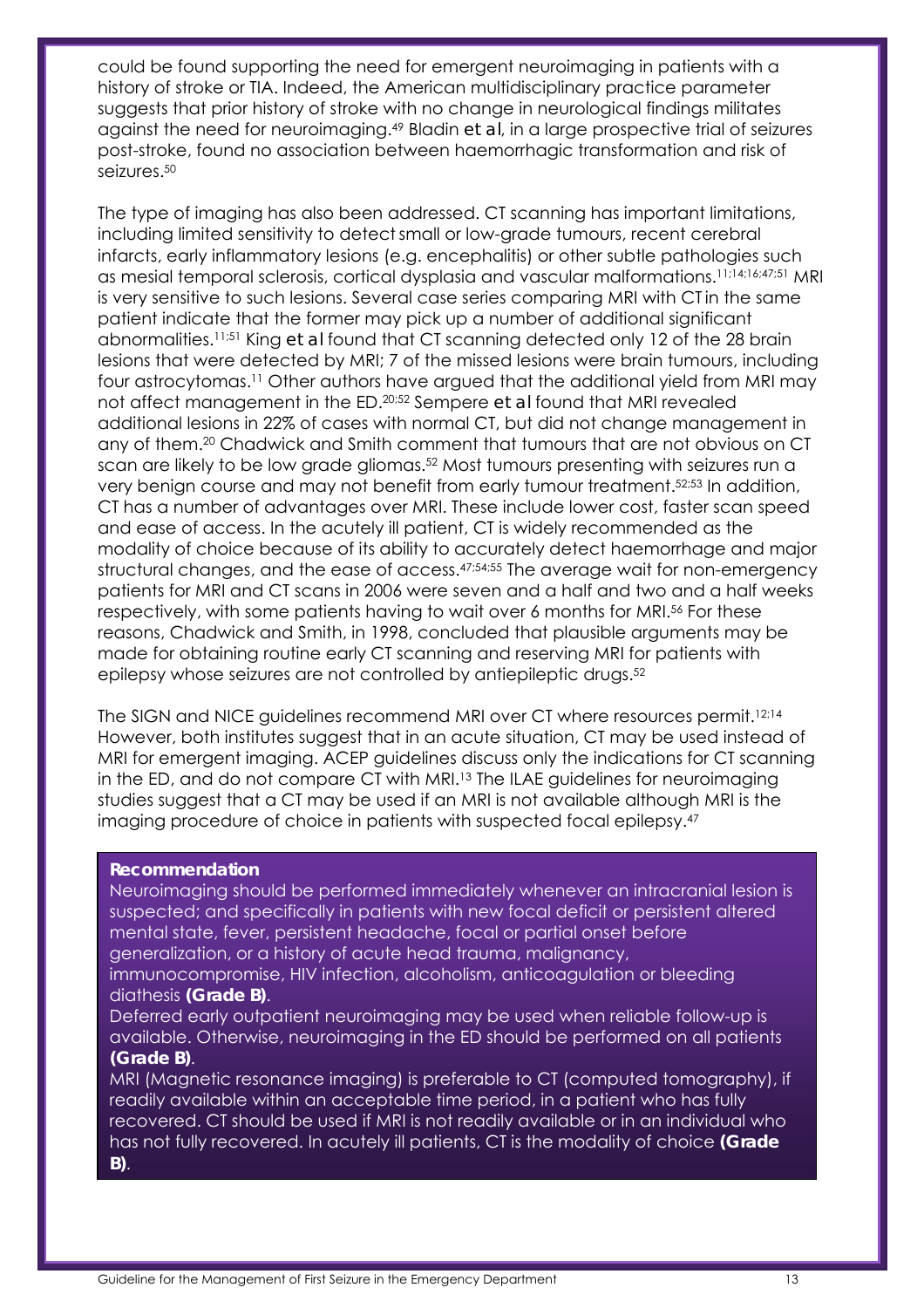## *7.1.3 Electroencephalography*

EEG following first seizure is perhaps even more contentious than CT scanning. If a first seizure is unprovoked, large case series support the value of EEG to identify the cause.6;11;21;57;58 EEG, however, should not be used to differentiate between seizures and other syncopal episodes—the diagnosis can only be made from the history.59 In a patient in whom the clinical history suggests an epileptic seizure but is not conclusive, the prevalence of epilepsy will be high, the finding of epileptiform abnormalities is specific, and the diagnostic value of the test is good. In a patient in whom the history is typical of some other disorder, such as syncope, the prevalence of epilepsy will be low, and any epileptiform abnormalities are more likely to be incidental. The test should not be performed in this circumstance.14 Furthermore, a normal EEG does not disprove the diagnosis of epilepsy.

The value of EEG is to point to focal lesions (especially localised slow waves), predict recurrence, and indicate a specific epilepsy syndrome (spike pattern).11;57-59 When performed within 24-48 hours of a first seizure EEG shows substantial abnormalities in about 70% of cases.<sup>11;60</sup> The yield may be lower with longer delays after the seizure.<sup>11</sup> When standard EEG is negative, systematic case series have shown that sleep deprived EEG will detect epileptiform (spike) discharges in an additional 13-31% of cases.<sup>11;60</sup>

However, as most physicians would not start anticonvulsant treatment following a single seizure (except in special circumstances) and neuroimaging is being performed and will pick up focal lesions, this casts some doubt over the value of the EEG in the work-up of first seizure. In addition, EEG has a 0.5–4% false positive rate and a relatively low sensitivity.14;61 Incidental epileptiform abnormalities are found in 0.5% of healthy young adults, but are more likely in people with learning disability and psychiatric disorders, patients with previous neurological insult (e.g. head injury, meningitis, stroke, cerebral palsy) and patients who have undergone neurosurgery.<sup>14;61</sup>

Despite differing recommendations, there is little evidence to suggest that the EEG must be done before discharge from the emergency department.<sup>62</sup> A multicentre survey of management of patients with seizures revealed that EEG was uncommonly performed in the ED.9 The American College of Emergency Physicians advises that the widespread practice of neurological consultation before obtaining an EEG seems reasonable given that EEG interpretation is a specialised province within the specialty of neurology.13 The SIGN guidelines recommend that EEG is not routinely indicated, but should be performed in young patients presenting with a generalised seizure to aid classification, and in cases where there is clinical doubt about classification.14 NICE guidelines include EEG to help determine seizure type, but do not recommend EEG routinely.12 Neither SIGN nor NICE guidelines give recommendations on EEG in the Emergency Department.

## **Recommendation**

EEG should not be routinely performed in the ED or requested by the emergency physician.

The decision as to whether it might be helpful should be made in a first seizure clinic or by an epilepsy specialist **(Grade C)**.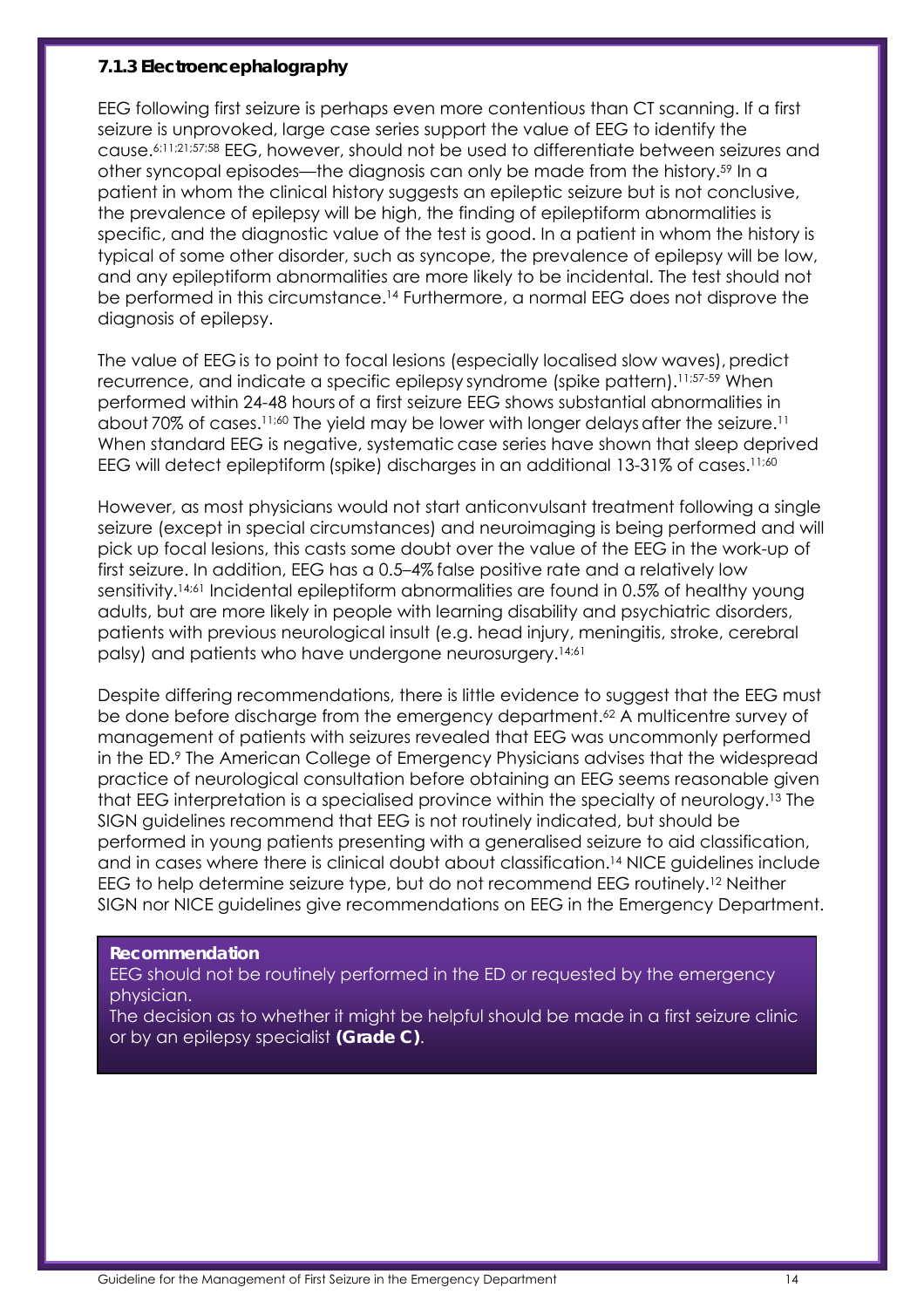# **7.2 Need For Admission**

The question to be answered is which patients who have returned to normal baseline following first seizure need to be admitted to hospital? There is a dearth of evidence on the need for admission following first seizure. There are no studies that have looked early morbidity or mortality of first seizure patients discharged from the ED. There are no prospective studies and only one retrospective study that looked at the seizure recurrence in the first 24 hours of admitted patients.26

The chance of a patient having a recurrent event after one unprovoked seizure varies depending on the patient's age, the seizure's underlying aetiology, combined with neuroimaging and EEG findings.<sup>6;6;63-65</sup> The overall risk of seizure recurrence after a first unprovoked seizure is around 50%.<sup>2;21;66</sup> However, when no aetiology is identified and the EEG findings are normal, the recurrence rate is 14% at one year and 24% at 2 years.64 Patients who have structural lesions on CT scan, or patients with focal seizures with secondary generalisation, have a risk of recurrence of up to 65% at 2 years.<sup>6</sup>

There is only one study that specifically investigated the incidence of seizure recurrence within 24 hours of ED presentation.26 Tardy *et al* performed a retrospective review of all adult patients seen over a 2 year period who were admitted to the hospital with a first seizure. The authors reported a 19% seizure recurrence rate within 24 hours of presentation, decreasing to 12% if those patients with alcohol-related events or focal lesions on CT scan were excluded. A quarter of alcoholic patients had early recurrent seizures. This risk of early recurrent seizures in Tardy's study was higher than reported in other studies.63-65

In a retrospective review, Henneman *et al* reported that 136 (46%) of 294 patients seen in the ED with a first seizure required admission and 48 (15%) of the 294 patients had a recurrent seizure whilst in the ED.27 However, clinical data on these patients were not provided. Krumholz *et al* reported that 63 of 200 seizure patients seen in an ED required hospitalisation; however, this retrospective study failed to provide a complete data set or outcome measures on the patients.67 Breen *et al* reported a 19% admission rate using a clinical algorithm where only those patients with a normal neurological examination, normal investigations, a responsible adult to stay with, and those patients who were likely to attend out-patient investigations and follow-up were discharged.10

Various criteria to determine the need for admission in adults presenting with a first seizure have been used in retrospective studies, often including a barrage of tests.<sup>24;27</sup> Unfortunately, those patients requiring admission are not well described, and it is difficult to assess from the data provided whether need for admission could have been predicted from clinical findings alone. One study advised admission for all patients quoting a high early seizure recurrence rate and the difficulty of predicting early recurrence.26 However, this may not be applicable in those with unprovoked seizures who have returned to baseline. Several studies have agreed admission is probably only necessary if the patient does not return to baseline or is at high risk of furtherseizures (e.g. alcohol withdrawal) or cannot be supervised by a responsible adult.16;25;68;69 Despite this, firstseizure patients in the UK are often referred to the inpatient medical team,25 which is unnecessary and undesirable.35

The American College of Emergency Physicians recommend that patients with a normal neurological examination can be discharged from the ED with outpatient follow-up.13 To this, the following provisos can sensibly be added: normal investigations, there being a responsible adult to stay with, patients whoare likely to attend outpatient investigations and follow-up.35 Neither the SIGN nor NICE guidelines offer any advice on which patients to admit.12;14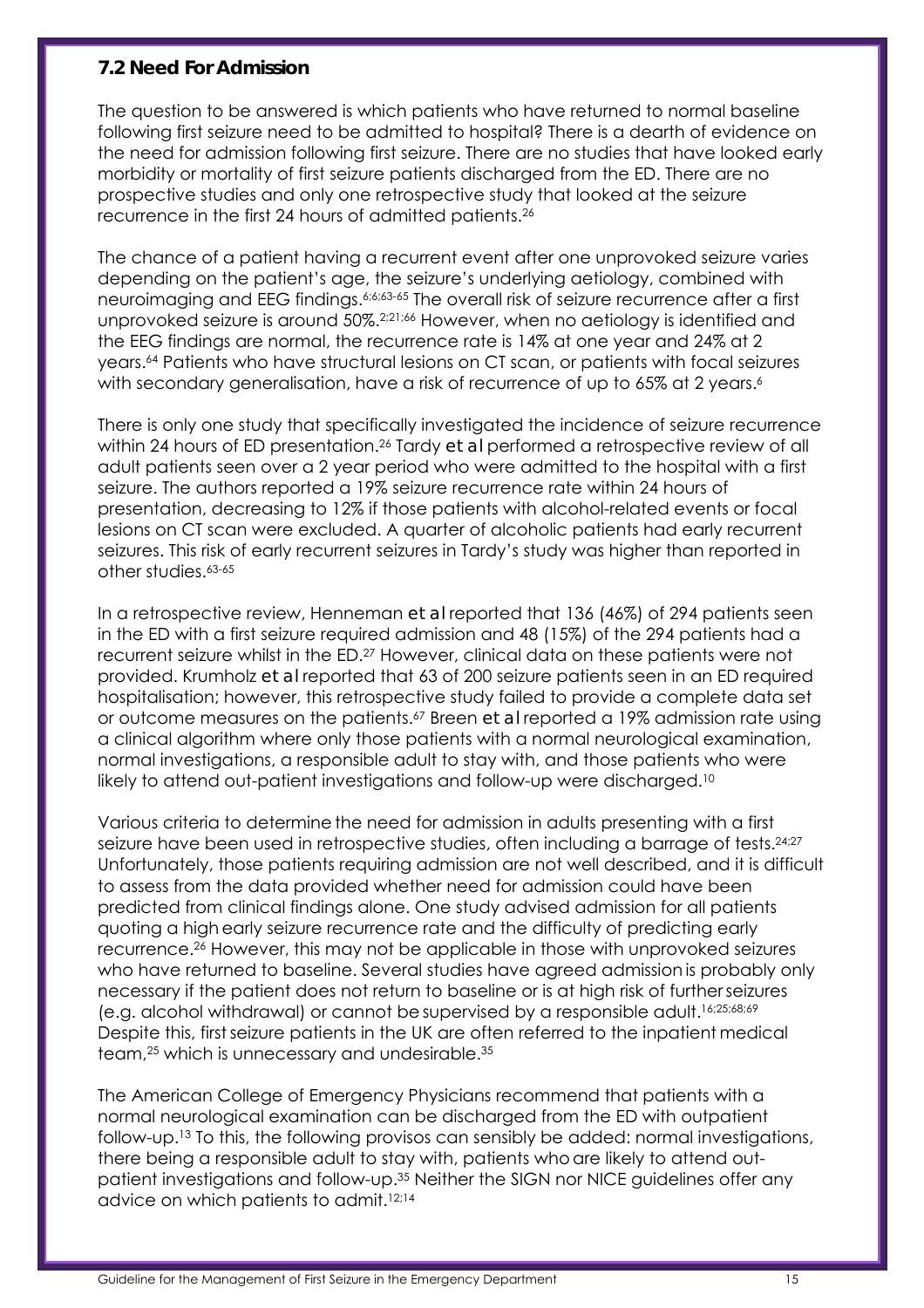## **Recommendation**

Patients who have fully recovered, have no neurological deficit, and have normal initial investigations can be discharged from the ED **(Grade D)**. Admission should be considered in all patients with alcoholism, poor social circumstances or those without a responsible adult to stay with **(Grade D)**.

## **7.3 Treatment**

The emergency physician must also decide whether or not to initiate antiepileptic drug (AED) therapy in the ED. The decision to initiate antiepileptic AEDs in the emergency department must be based on the predicted risk for seizure recurrence. However, as outlined in the previous section, recurrence risk is based on the underlying cause of the seizure. Determining this often requires the results of a neuroimaging study and an EEG, information that is rarely available before ED discharge. In addition, risk of recurrence must be balanced against the consequences of a second seizure to the patient, and the risk of AED toxicity.65

Four randomised controlled trials (RCTs) were found addressing the question of commencing AEDs after a single seizure.66;70-72 Three RCTs found that treatment following a single seizure with antiepileptic drugs reduced seizure recurrence at 1–3 years compared with no treatment or placebo. However, there was no evidence that treatment alters long term prognosis. One RCT in people with one or more seizures found that immediate treatment with antiepileptic drugs increased the time to first and second subsequent seizure, and reduced the time to achieve 2 year remission of seizures compared with no treatment.

Musicco *et al*, for the First Seizure Trial Group, compared immediate treatment after a first unprovoked seizure versus no immediate treatment.71 People were randomised within 7 days of their first generalized seizure. The authors found that there were half as many second seizures with immediate treatment compared with no immediate treatment at 2 years (24% with immediate treatment v 42% with no immediate treatment). However, no significant difference was found in the proportion of people achieving a 2 year remission in seizures. Gilad *et al* compared immediate treatment versus no treatment.72 The RCT found that immediate treatment significantly reduced the risk of relapse over 3 years of follow up: 10/45 (22%) with immediate treatment versus 29/42 (71%) with no treatment. Another RCT by Chandra compared immediate treatment with sodium valproate versus placebo in adults presenting within 2 weeks after their first seizure.70 It found that sodium valproate reduced the number of people experiencing a recurrent seizure over 12 months. Five of 113 (4.4%) patients treated with sodium valproate experienced a recurrent seizure as opposed to 63 of 115 (54.8%) patients treated with placebo. Marson *et al*, for the Medical Research Council MESS (Multicentre Study of Early Epilepsy and Single Seizure) Study Group, compared immediate versus deferred antiepileptic drug treatment in 1443 people with one (56%) or more (44%) previous unprovoked seizures.66 They found that early use of AEDs reduced the likelihood of seizure recurrence by 20%. Also, immediate treatment increased time to first and second subsequent seizure and reduced the time to achieve 2 year remission of seizures. However, the authors also found that deferring treatment of first seizures did no increase the danger of a worsened illness, dismissing the concern that "seizures beget seizures." That is, long-term seizure control was just as good in patients with deferred treatment. At 5 years, about 75% were in remission (seizure free for between 3 and 5 years), with no significant difference between groups.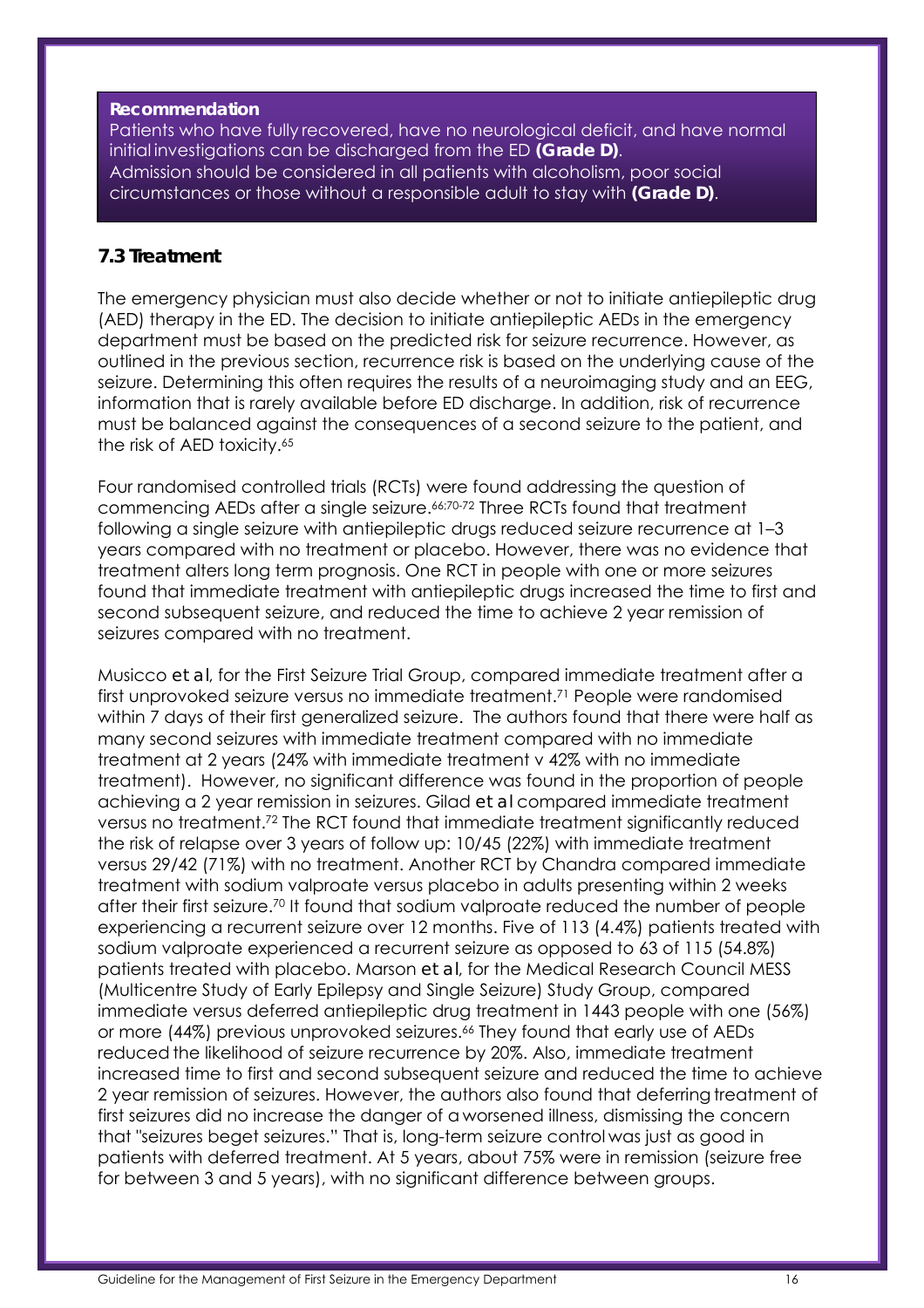These studies shows that about half of the patients taking AEDs after a first seizure probably do so unnecessarily, but it is very difficult to identify those patients beforehand; although clinical findings, EEG and neuroimaging can help better stratify the risk.<sup>6;63-65</sup> Also, in these studies, early therapy had no effect on the long-term prognosis of epilepsy, and its advantage in the short term must be weighed against costs and potential adverse effects. The adverse effects of antiepileptic drugs are well known and include idiosyncratic reactions, teratogenesis, and cognitive effects. Interim analysis in the RCT by the First Seizure Trial Group found that 14/204 (7%) of participants discontinued antiepileptic drug treatment owing to adverse events.65

Many authors agree that anticonvulsant medication should only be prescribed to patients following their first generalised seizure when the risk of seizure recurrence is particularly high; although neuroimaging, EEG, occupation, and patient opinion may influence this decision.<sup>12;14;25;27;28;35</sup> Acute symptomatic seizures provoked by metabolic, alcohol withdrawal or drug-related causes should not be treated with antiepileptic drugs.14;61

Both NICE and SIGN guidelines advocate that AEDs should only be commenced after a first seizure on the advice of an epilepsy specialist, and then, only if an EEG shows unequivocal epileptic discharges, if the patient has a congenital neurological deficit, if the patient and physician consider the risk of recurrence to be unacceptable, if the patient has had previous myoclonic, absence, or partial seizures (SIGN only), or if brain imaging shows a structural abnormality (NICE only).<sup>12;14</sup> The American College of Emergency Physicians recommend that patients with a normal neurological examination, no co-morbidities, and no known structural brain disease do not need to be started on an antiepileptic drug in the ED.13 Dunn *et al* recommend that AEDs should not routinely be prescribed in the ED, but only after consultation with a neurologist or other specialist with an interest in epilepsy.35

## **Recommendation**

AEDs should not routinely be prescribed in the ED. If AEDs are to be prescribed, this should only be after consultation with an epilepsy specialist **(Grade B)**.

# **7.4 Advice**

The Driver and Vehicle Licensing Agency (DVLA) states that following a first seizure a patient should have one year off driving with medical review before restarting.73 There may be special consideration when the epileptic attack is associated with certain clearly identified non-recurring provoking factors. A doctor has a duty to advise patients of these facts and of the patient's duty to inform the DVLA. Doctors should record in the medical notes that this advice has been given, but audits of medical records show that in only 0.9–21% of cases was it documented that such advice had been given.25;28;74

Practitioners are also poor at giving patients information about the particular dangers of seizures and epilepsy, and changes in lifestyle/occupation that should be considered.14;75 Surveys have reported that up to 90% of patients with epilepsy want more information from health care professionals and feel that they receive little advice about their epilepsy, such as advice about hazardous activities.76 Patients should be given advice about avoiding potentially dangerous situations such as swimming alone or bathing a baby alone. Patients should also be told to inform their employer that they have had a seizure. NICE and SIGN guidelines recommend that this advice should be given in various formats.12;14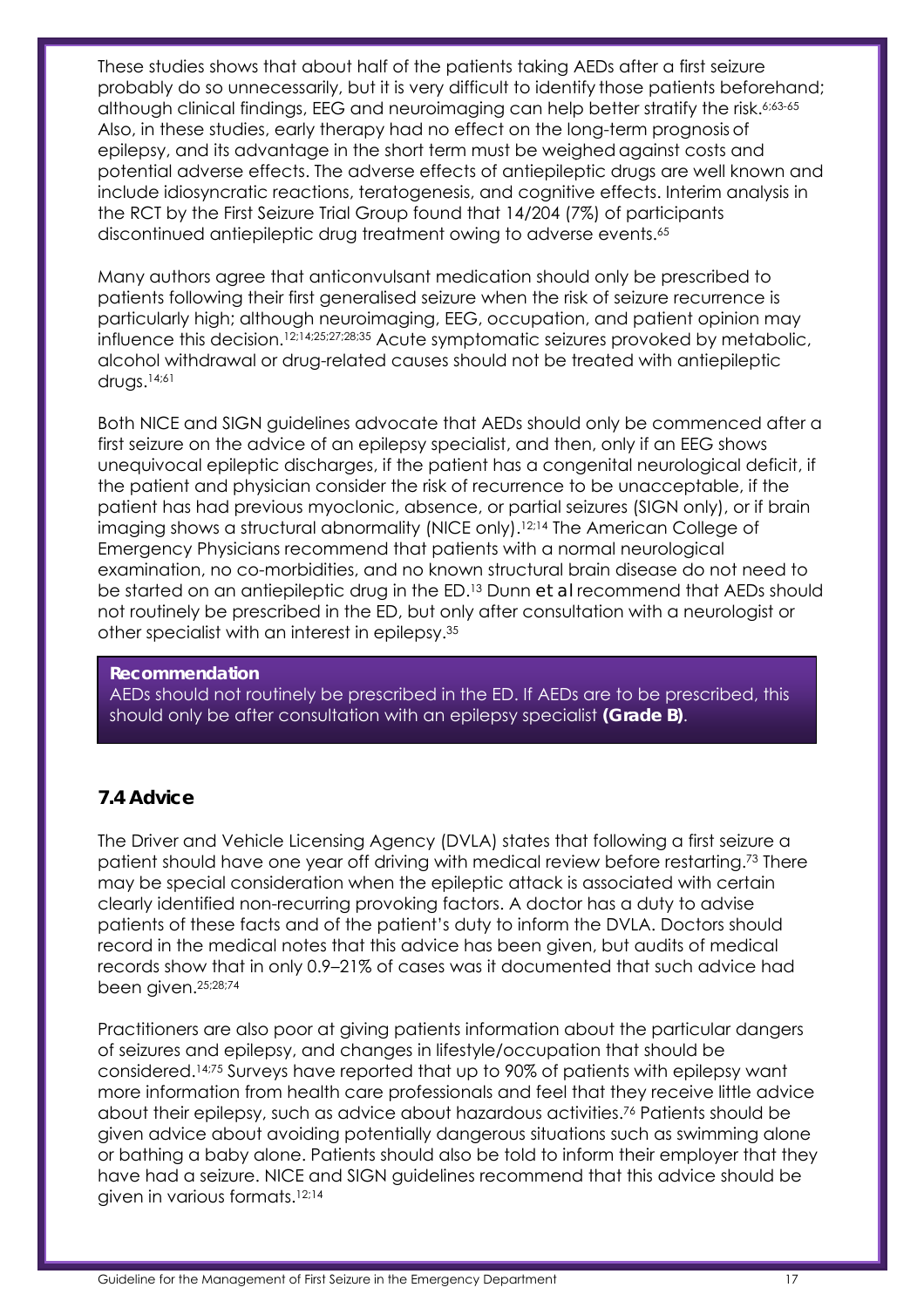#### **Recommendation**

Patients should be given verbal and written advice about driving and lifestyle changes prior to being discharged from the ED. Advice given to patients should be documented in the medical notes **(Grade D)**.

## **7.5 Follow-Up**

NICE recommend that all people having a first seizure should be seen within 2 weeks by a "specialist in the management of the epilepsies to ensure precise and early diagnosis and initiation of therapy as appropriate to their needs."12;14 The SIGN guidelines state that the diagnosis of epilepsy is most appropriately made in a dedicated first seizure clinic by an epilepsy specialist.12;14

The National Clinical Audit of Epilepsy-related Death found that waiting times for a specialist appointment after first seizure were long, with 15% (4/26) of individuals having to wait more than 6 months to be seen.75 Also, for those with first seizure referred to secondary care by their General Practitioners (GPs), in 15% (4/26) it had taken between one and 6 months to be referred by their GP. The Clinical Standards Advisory Group (CSAG), in a report from 2000, also found that only 60% of patients with "newly developing epilepsy" were seen within 6 weeks of referral.77 Bhatt *et al*, in a recent retrospective audit, found that 83% of patients with first fit discharged from ED with a letter to take to their general practitioners were lost to follow-up, but only 20% of those referred directly to the neurology clinic were lost.<sup>78</sup> Of the patients seen as out-patients by a neurologist, the median waiting time to clinic was 22 weeks. The currently proposed NICE target time to specialist review is clearly unrealistic without significant service reconfiguration.

#### **Recommendation**

All patients should be followed-up by an epilepsy specialist urgently, ideally within 2 weeks.

Robust pathways should be established to ensure specialist follow-up of all patients. Current evidence supports direct referral from the ED.  **(Grade D)**.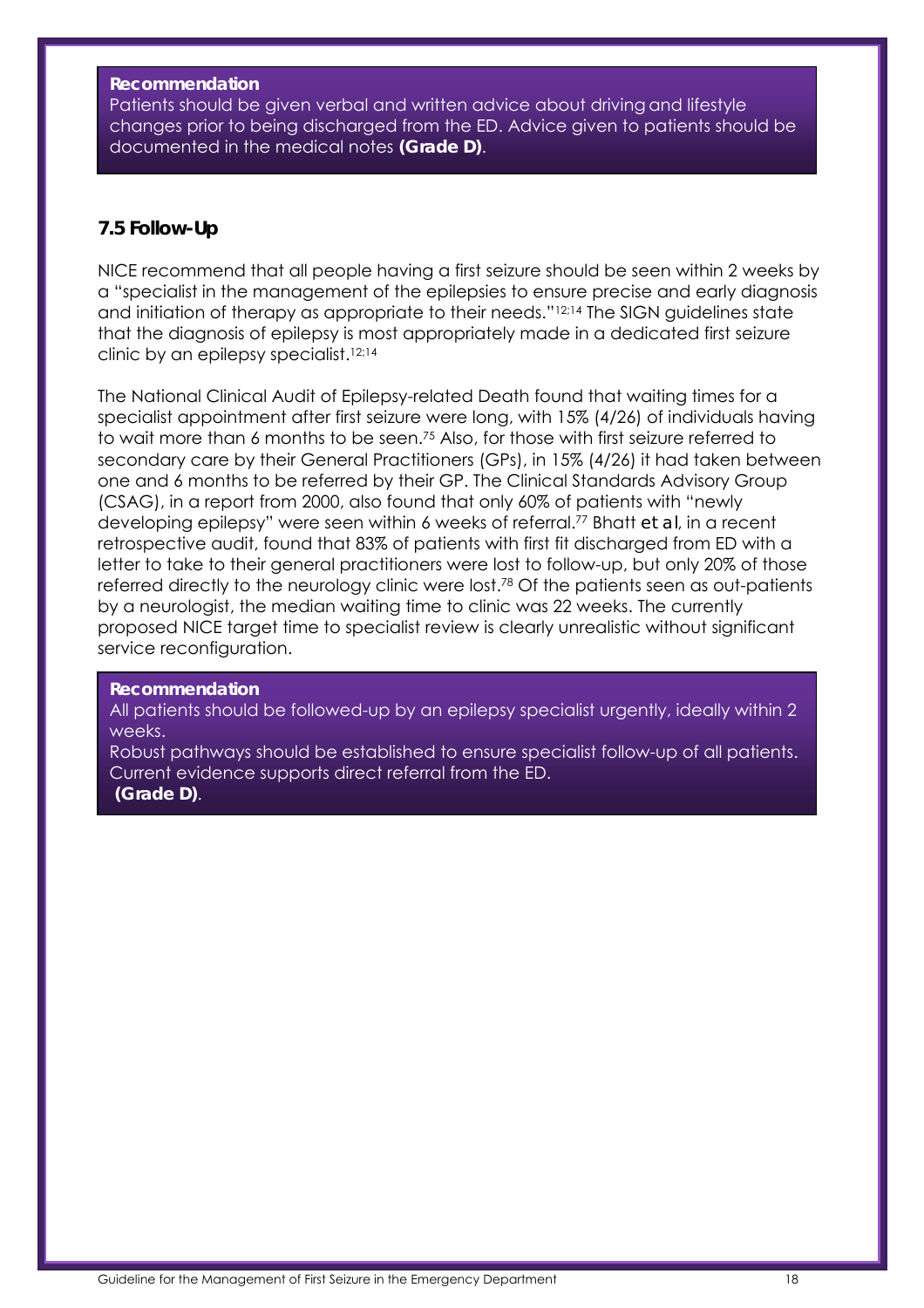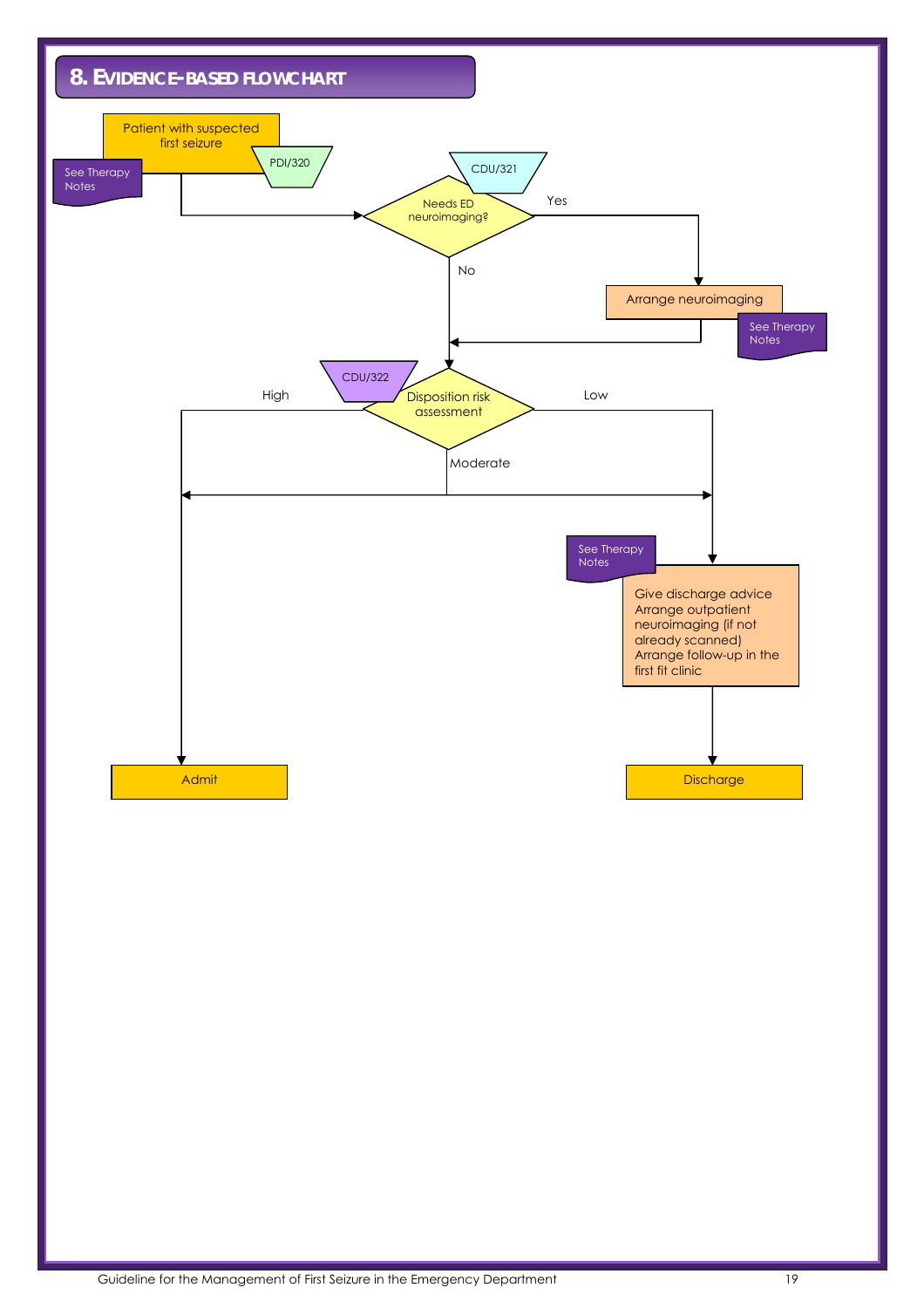## **PDI/320: SUITABILITY FOR PROTOCOL DRIVEN INVESTIGATION (ALL YES)**

| 16 years old or over                            | Yes |
|-------------------------------------------------|-----|
| Suspected first seizure, convulsive             | Yes |
| Not status epilepticus                          | Yes |
| Seizure not related to head injury or eclampsia | Yes |
|                                                 |     |

Order: T, P, R, BP, SpO2 serum glucose and sodium ECG breath alcohol test pregnancy test Other investigations: other bloods, CXR, LP, toxicology *only if clinically indicated*

## **CDU/321: NEED FOR NEUROIMAGING PRIOR TO DISCHARGE (ANY YES)**

| New focal deficit                                       | Yes |
|---------------------------------------------------------|-----|
| Persistent altered mental status                        | Yes |
| Fever or persistent headache                            | Yes |
| Focal or partial onset seizure                          | Yes |
| History of cancer, HIV, immunosuppression, head injury, | Yes |
| anticoagulation or bleeding diathesis, or alcoholism    |     |
| Follow-up cannot be ensured                             | Yes |

# **CDU/322: DISPOSITION RISK ASSESSMENT**

## **(High if any HIGH, low if no HIGH and no MOD, otherwise moderate)**

|                                   | Yes        | <b>No</b>   |
|-----------------------------------|------------|-------------|
| Simple fit with full recovery     |            | <b>HIGH</b> |
| No neurological deficit           |            | <b>HIGH</b> |
| Normal initial investigations     |            | <b>HIGH</b> |
| History of/suspected alcoholism   | <b>MOD</b> |             |
| Poor social circumstances         | <b>MOD</b> |             |
| No responsible adult to supervise | <b>MOD</b> |             |
| Unlikely to return for follow-up  | <b>MOD</b> |             |

## **THERAPY NOTES**

**Laboratory Investigations & Bedside Tests:** Laboratory investigations other than those outlined in PDA/320, toxicology screening, bedside tests, chest x-ray and lumbar puncture should only be done if clinically indicated.

**Choice of neuroimaging modality:** MRI preferable to CT, if readily available within an acceptable time period, in a patient who has fully recovered. CT should be used if MRI is not readily available or in an individual who has not fully recovered. CT is the modality of choice if the patient is critically ill, requires monitoring or MRI is not available/contraindicated.

**Treatment:** AEDs should not routinely be prescribed in the ED. If AEDs are to be prescribed, this should only be after consultation with an epilepsy specialist

**Discharge:** Patients with a normal neurological examination and normal baseline investigations can be safely discharged from the ED with outpatient follow-up. Consider admitting those patients without a responsible adult to stay with, or patients who are unlikely to attend out-patient investigations and follow-up.

**Advice:** Give discharge advice (including first aid, driving, occupation and hazardous activities), document advice in notes and give advice leaflet. Advice given to patients should be documented in the medical notes.

**Follow-up:** Arrange follow-up in the first fit clinic, ideally within 2 weeks. Arrange outpatient neuroimaging if not already scanned or early follow-up cannot be ensured.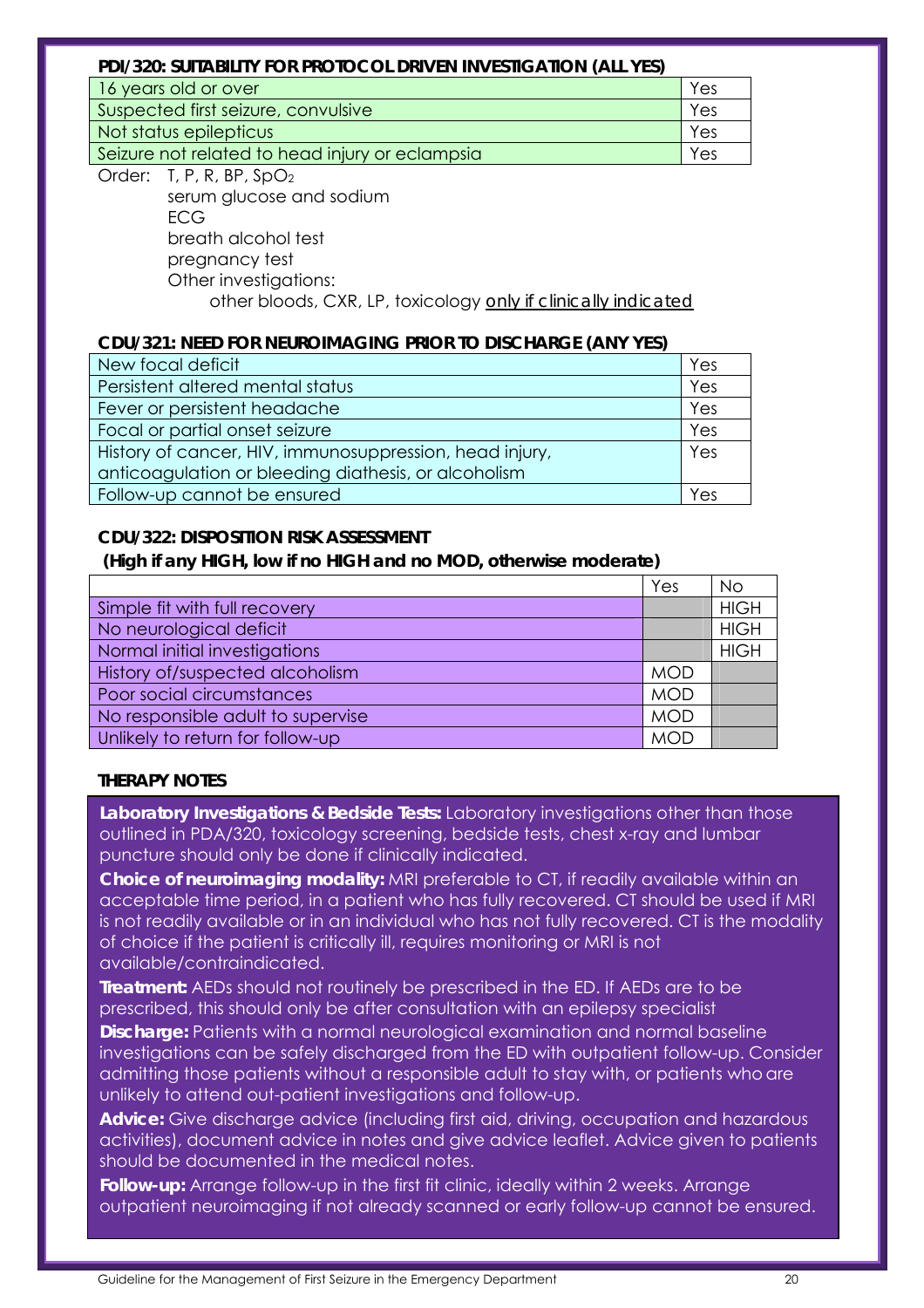- (1) National Institute of Clinical Excellence. Guideline Development Methods: Information for National Collaborating Centres and Guideline Developers. Updated 2005 ed. London: National Institute for Clinical Excellence; 2004.
- (2) Hauser WA, Annegers JF, Kurland LT. Incidence of epilepsy and unprovoked seizures in Rochester, Minnesota: 1935-1984. Epilepsia 1993; 34(3):453-468.
- (3) Annegers JF, Hauser WA, Lee JR, Rocca WA. Incidence of acute symptomatic seizures in Rochester, Minnesota, 1935-1984. Epilepsia 1995; 36(4):327-333.
- (4) Cockerell OC, Johnson AL, Sander JW, Hart YM, Goodridge DM, Shorvon SD. Mortality from epilepsy: results from a prospective population-based study. Lancet 1994; 344(8927):918-921.
- (5) Hart YM, Sander JW, Johnson AL, Shorvon SD. National General Practice Study of Epilepsy: recurrence after a first seizure. Lancet 1990; 336(8726):1271-1274.
- (6) Berg AT, Shinnar S. The risk of seizure recurrence following a first unprovoked seizure: a quantitative review. Neurology 1991; 41(7):965-972.
- (7) Wiebe S. An evidence based approach to the first unprovoked seizure. Can J Neurol Sci 2002; 29(2):120-124.
- (8) Hauser WA, Rich SS, Lee JR, Annegers JF, Anderson VE. Risk of recurrent seizures after two unprovoked seizures. N Engl J Med 1998; 338(7):429-434.
- (9) Huff JS, Morris DL, Kothari RU, Gibbs MA. Emergency department management of patients with seizures: a multicenter study. Acad Emerg Med 2001; 8(6):622- 628.
- (10) Breen DP, Dunn MJ, Davenport RJ, Gray AJ. Epidemiology, clinical characteristics, and management of adults referred to a teaching hospital first seizure clinic. Postgrad Med J 2005; 81(961):715-718.
- (11) King MA, Newton MR, Jackson GD, Fitt GJ, Mitchell LA, Silvapulle MJ *et al*. Epileptology of the first-seizure presentation: a clinical, electroencephalographic, and magnetic resonance imaging study of 300 consecutive patients. Lancet 1998; 352(9133):1007-1011.
- (12) National Institute for Clinical Excellence. Clinical Guideline 20. The epilepsies: the diagnosis and management of the epilepsies in adults and children in primary and secondary care. 2004. Ref Type: Report
- (13) American College of Emergency Physicians. Clinical policy: Critical issues in the evaluation and management of adult patients presenting to the emergency department with seizures. Ann Emerg Med 2004; 43(5):605-625.
- (14) Scottish Intercollegiate Guidelines Network. Diagnosis and management of epilepsy in adults. 2003. Ref Type: Report
- (15) Oxford Centre for Evidence Based Medicine. http://www.cebm.net/levels\_of\_evidence asp2001 [ 2007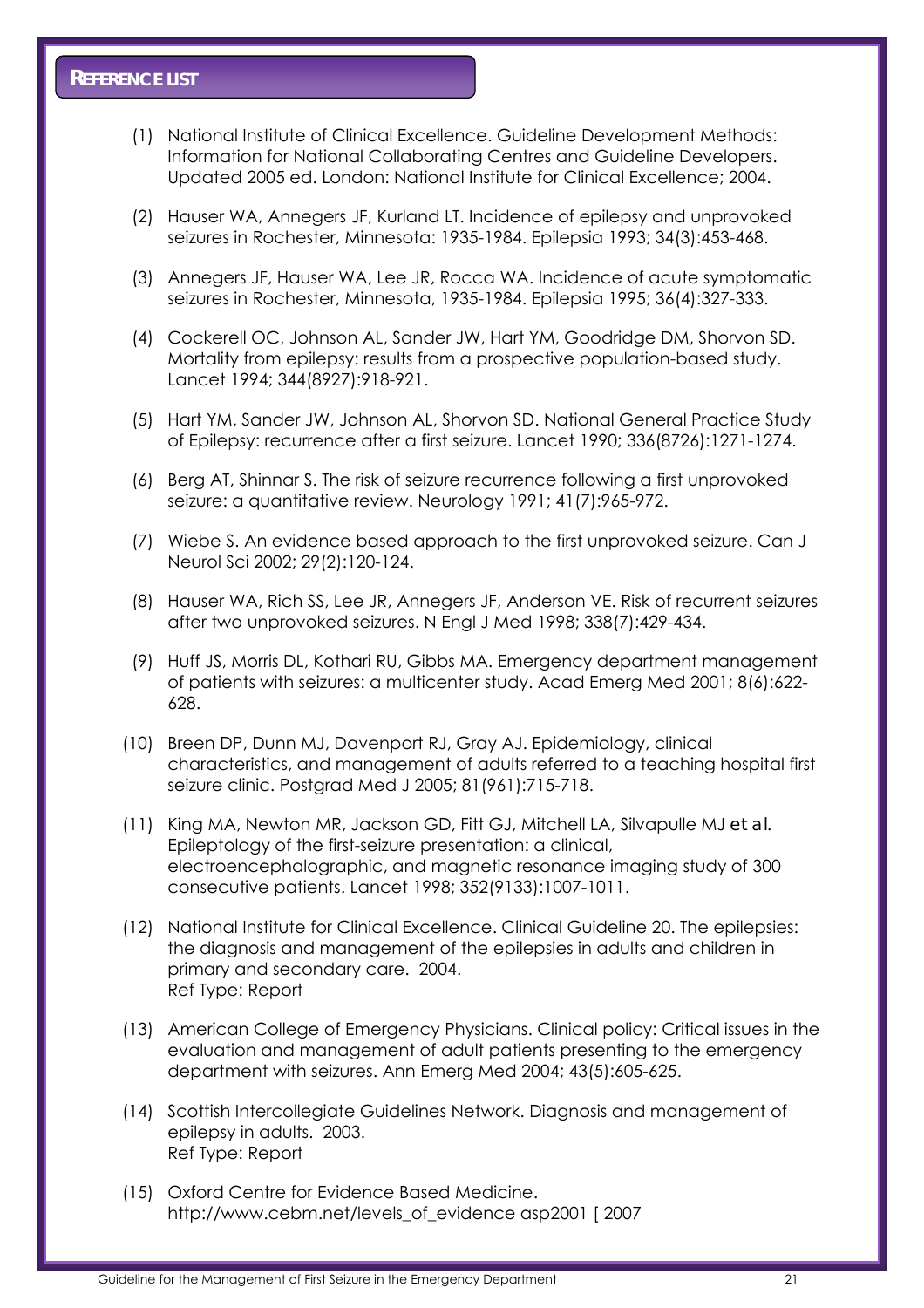- (16) Pellegrino TR. An emergency department approach to first-time seizures. Emerg Med Clin North Am 1994; 12(4):925-939.
- (17) Arieff AI, Llach F, Massry SG. Neurological manifestations and morbidity of hyponatremia: correlation with brain water and electrolytes. Medicine (Baltimore) 1976; 55(2):121-129.
- (18) Eisner RF, Turnbull TL, Howes DS, Gold IW. Efficacy of a "standard" seizure workup in the emergency department. Ann Emerg Med 1986; 15(1):33-39.
- (19) Turnbull TL, Vanden Hoek TL, Howes DS, Eisner RF. Utility of laboratory studies in the emergency department patient with a new-onset seizure. Ann Emerg Med 1990; 19(4):373-377.
- (20) Sempere AP, Villaverde FJ, Martinez-Menendez B, Cabeza C, Pena P, Tejerina JA. First seizure in adults: a prospective study from the emergency department. Acta Neurol Scand 1992; 86(2):134-138.
- (21) Hopkins A, Garman A, Clarke C. The first seizure in adult life. Value of clinical features, electroencephalography, and computerised tomographic scanning in prediction of seizure recurrence. Lancet 1988; 1(8588):721-726.
- (22) McFadyen MB. First seizures, the epilepsies and other paroxysmal disorders prospective audit of a first seizure clinic. Scott Med J 2004; 49(4):126-130.
- (23) Powers RD. Serum chemistry abnormalities in adult patients with seizures. Ann Emerg Med 1985; 14(5):416-420.
- (24) Rosenthal RH, Heim ML, Waeckerle JF. First time major motor seizures in an emergency department. Ann Emerg Med 1980; 9(5):242-245.
- (25) Morrison AD, McAlpine CH. The management of first seizures in adults in a district general hospital. Scott Med J 1997; 42(3):73-75.
- (26) Tardy B, Lafond P, Convers P, Page Y, Zeni F, Viallon A *et al*. Adult first generalized seizure: etiology, biological tests, EEG, CT scan, in an ED. Am J Emerg Med 1995; 13(1):1-5.
- (27) Henneman PL, DeRoos F, Lewis RJ. Determining the need for admission in patients with new-onset seizures. Ann Emerg Med 1994; 24(6):1108-1114.
- (28) Edmondstone WM. How do we manage the first seizure in adults? J R Coll Physicians Lond 1995; 29(4):289-294.
- (29) Knight AH, Rhind EG. Epilepsy and pregnancy: a study of 153 pregnancies in 59 patients. Epilepsia 1975; 16(1):99-110.
- (30) Dhuna A, Pascual-Leone A, Langendorf F, Anderson DC. Epileptogenic properties of cocaine in humans. Neurotoxicology 1991; 12(3):621-626.
- (31) Olson KR, Kearney TE, Dyer JE, Benowitz NL, Blanc PD. Seizures associated with poisoning and drug overdose. Am J Emerg Med 1993; 11(6):565-568.
- (32) Pesola GR, Westfal RE. New-onset generalized seizures in patients with AIDS presenting to an emergency department. Acad Emerg Med 1998; 5(9):905-911.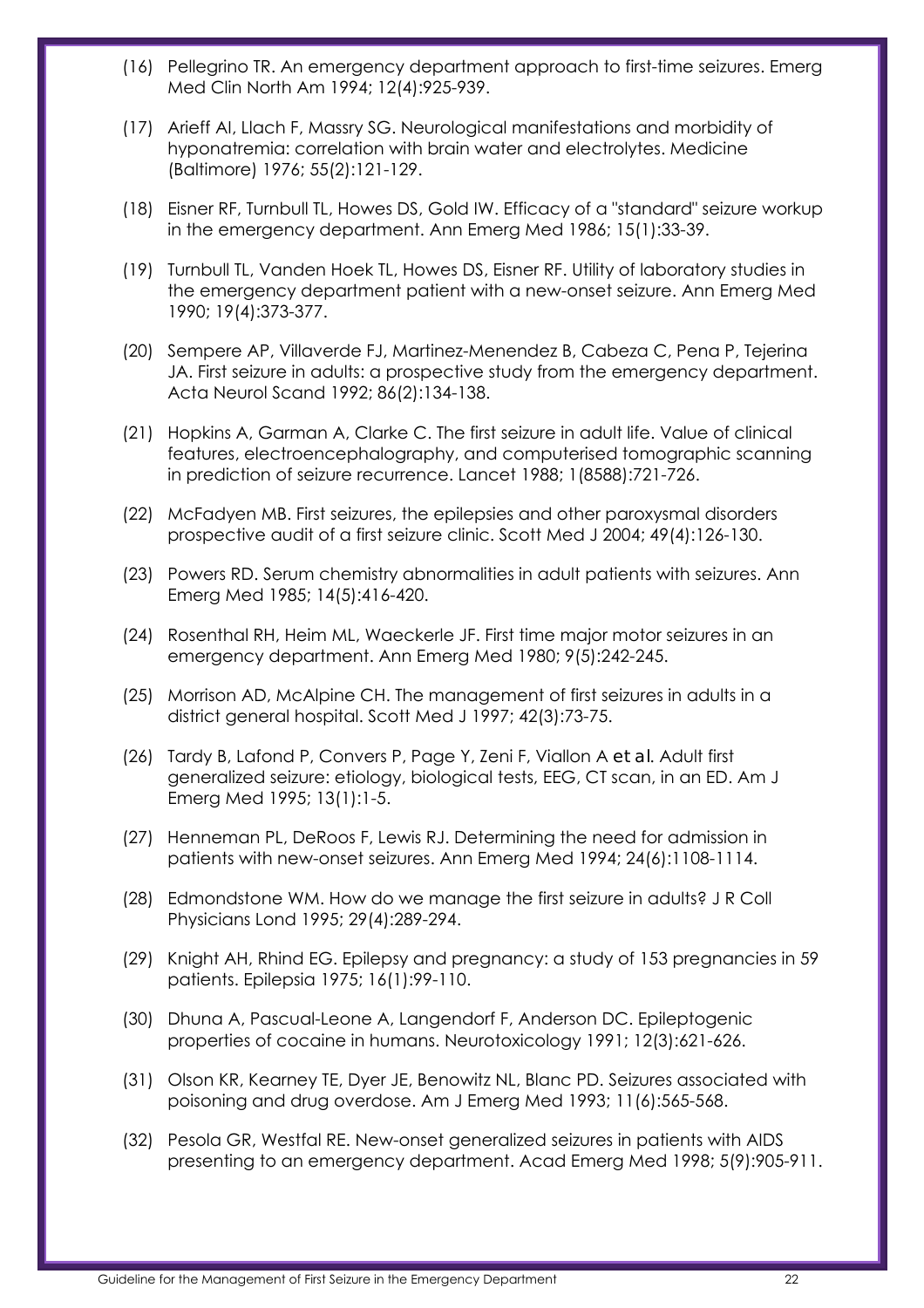- (33) Steele MT, Westdorp EJ, Garza AG, Ma OJ, Roberts DK, Watson WA. Screening for stimulant use in adult emergency department seizure patients. J Toxicol Clin Toxicol 2000; 38(6):609-613.
- (34) Leone M, Bottacchi E, Beghi E, Morgando E, Mutani R, Cremo R *et al*. Risk factors for a first generalized tonic-clonic seizure in adult life. Neurol Sci 2002; 23(3):99-106.
- (35) Dunn MJ, Breen DP, Davenport RJ, Gray AJ. Early management of adults with an uncomplicated first generalised seizure. Emerg Med J 2005; 22(4):237-242.
- (36) Pacia SV, Devinsky O, Luciano DJ, Vazquez B. The prolonged QT syndrome presenting as epilepsy: a report of two cases and literature review. Neurology 1994; 44(8):1408-1410.
- (37) Green SM, Rothrock SG, Clem KJ, Zurcher RF, Mellick L. Can seizures be the sole manifestation of meningitis in febrile children? Pediatrics 1993; 92(4):527-534.
- (38) Greenberg MK, Barsan WG, Starkman S. Neuroimaging in the emergency patient presenting with seizure. Neurology 1996; 47(1):26-32.
- (39) Ramirez-Lassepas M, Cipolle RJ, Morillo LR, Gumnit RJ. Value of computed tomographic scan in the evaluation of adult patients after their first seizure. Ann Neurol 1984; 15(6):536-543.
- (40) Schoenenberger RA, Heim SM. Indication for computed tomography of the brain in patients with first uncomplicated generalised seizure. BMJ 1994; 309(6960):986-989.
- (41) Young AC, Costanzi JB, Mohr PD, Forbes WS. Is routine computerised axial tomography in epilepsy worth while? Lancet 1982; 2(8313):1446-1447.
- (42) Mower WR, Biros MH, Talan DA, Moran GJ, Ong S. Selective tomographic imaging of patients with new-onset seizure disorders. Acad Emerg Med 2002; 9(1):43-47.
- (43) American College of Emergency Physicians AAoNAAoNSASoN. Practice parameter: neuroimaging in the emergency patient presenting with seizure (summary statement). American College of Emergency Physicians, American Academy of Neurology, American Association of Neurological Surgeons, American Society of Neuroradiology. Ann Emerg Med 1996; 28(1):114-118.
- (44) Feussner JR, Linfors EW, Blessing CL, Starmer CF. Computed tomography brain scanning in alcohol withdrawal seizures. Value of the neurologic examination. Ann Intern Med 1981; 94(4 pt 1):519-522.
- (45) Earnest MP, Feldman H, Marx JA, Harris JA, Biletch M, Sullivan LP. Intracranial lesions shown by CT scans in 259 cases of first alcohol-related seizures. Neurology 1988; 38(10):1561-1565.
- (46) American College of Emergency Physicians AAoNAAoNSASoN. Practice parameter: neuroimaging in the emergency patient presenting with seizure (summary statement). American College of Emergency Physicians, American Academy of Neurology, American Association of Neurological Surgeons, American Society of Neuroradiology. Ann Emerg Med 1996; 28(1):114-118.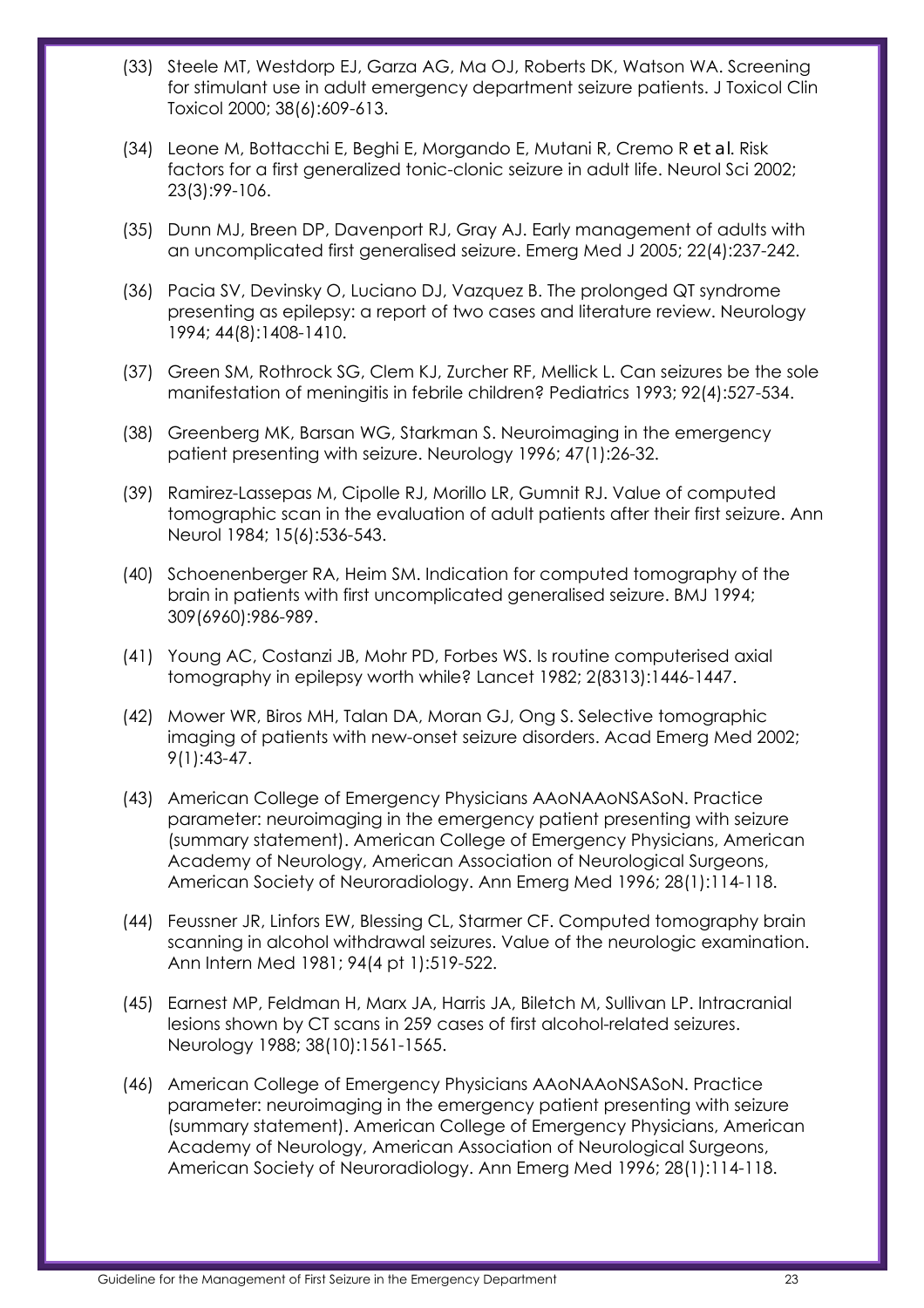- (47) Commission on Neuroimaging of the International League Against Epilepsy. Recommendations for neuroimaging of patients with epilepsy. Epilepsia 1997; 38(11):1255-1256.
- (48) American College of Emergency Physicians AAoNAAoNSASoN. Practice parameter: neuroimaging in the emergency patient presenting with seizure (summary statement). American College of Emergency Physicians, American Academy of Neurology, American Association of Neurological Surgeons, American Society of Neuroradiology. Ann Emerg Med 1996; 28(1):114-118.
- (49) American College of Emergency Physicians AAoNAAoNSASoN. Practice parameter: neuroimaging in the emergency patient presenting with seizure (summary statement). American College of Emergency Physicians, American Academy of Neurology, American Association of Neurological Surgeons, American Society of Neuroradiology. Ann Emerg Med 1996; 28(1):114-118.
- (50) Bladin CF, Alexandrov AV, Bellavance A, Bornstein N, Chambers B, Cote R *et al*. Seizures after stroke: a prospective multicenter study. Arch Neurol 2000; 57(11):1617-1622.
- (51) Kilpatrick CJ, Tress BM, O'Donnell C, Rossiter SC, Hopper JL. Magnetic resonance imaging and late-onset epilepsy. Epilepsia 1991; 32(3):358-364.
- (52) Chadwick D, Smith D. Epileptology of the first-seizure presentation. Lancet 1998; 352(9143):1855.
- (53) Smith DF, Hutton JL, Sandemann D, Foy PM, Shaw MD, Williams IR *et al*. The prognosis of primary intracerebral tumours presenting with epilepsy: the outcome of medical and surgical management. J Neurol Neurosurg Psychiatry 1991; 54(10):915-920.
- (54) Jackson N, Ridge CA, Delanty N. Imaging in patients with a first seizure. Ir Med J 2006; 99(6):173-175.
- (55) American College of Emergency Physicians AAoNAAoNSASoN. Practice parameter: neuroimaging in the emergency patient presenting with seizure (summary statement). American College of Emergency Physicians, American Academy of Neurology, American Association of Neurological Surgeons, American Society of Neuroradiology. Ann Emerg Med 1996; 28(1):114-118.
- (56) Department of Health. Monthly and Quarterly / Biannual Diagnostics statistics. 2006. Ref Type: Generic
- (57) van Donselaar CA, Schimsheimer RJ, Geerts AT, Declerck AC. Value of the electroencephalogram in adult patients with untreated idiopathic first seizures. Arch Neurol 1992; 49(3):231-237.
- (58) Hauser WA, Anderson VE, Loewenson RB, McRoberts SM. Seizure recurrence after a first unprovoked seizure. N Engl J Med 1982; 307(9):522-528.
- (59) Pohlmann-Eden B, Beghi E, Camfield C, Camfield P. The first seizure and its management in adults and children. BMJ 2006; 332(7537):339-342.
- (60) Schreiner A, Pohlmann-Eden B. Value of the early electroencephalogram after a first unprovoked seizure. Clin Electroencephalogr 2003; 34(3):140-144.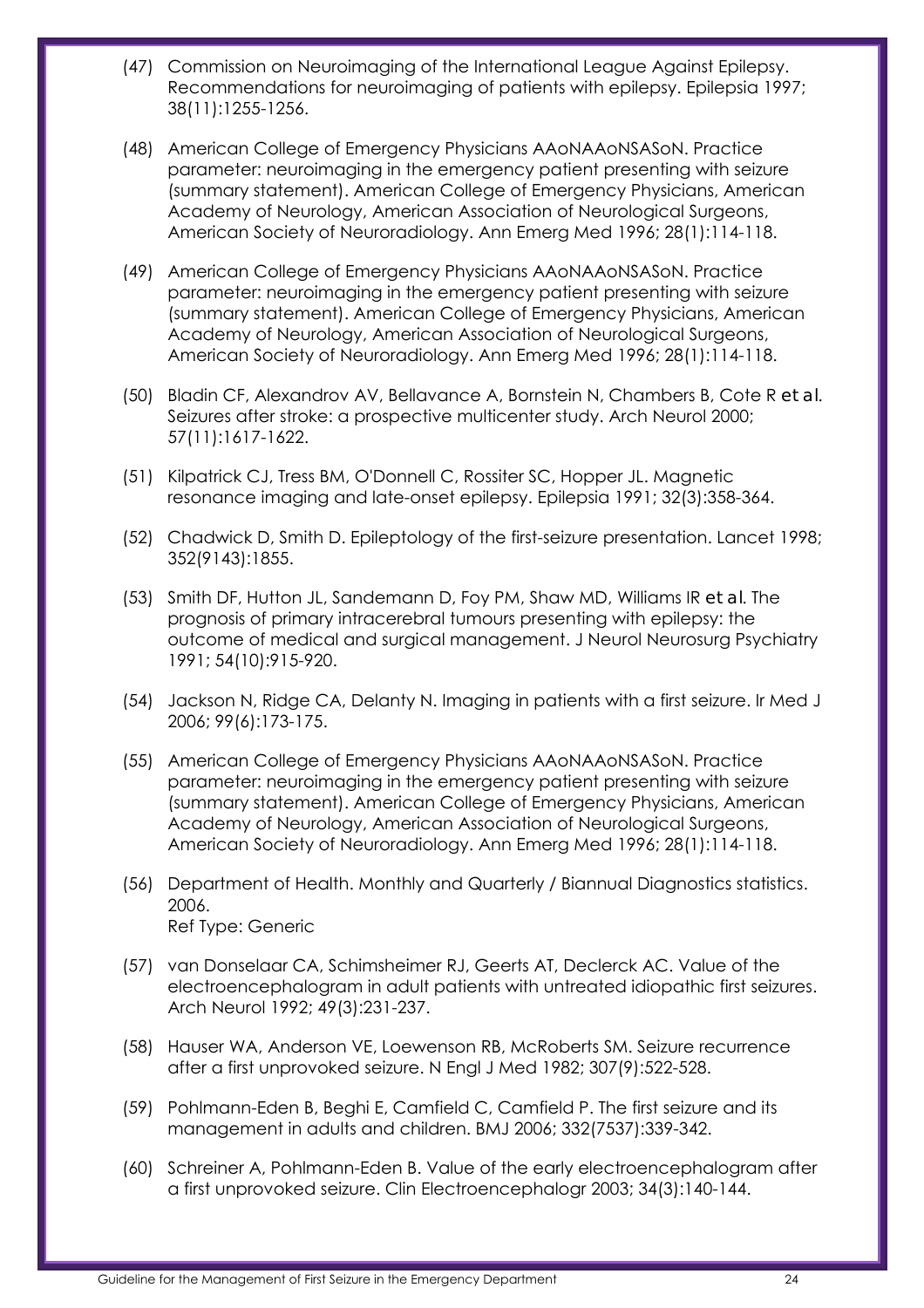- (61) Ministry of Health. Diagnosis and management of epilepsy in adults. Ministry of Health Clinical Practice Guidelines. 1999. Ref Type: Report
- (62) American College of Emergency Physicians AAoNAAoNSASoN. Practice parameter: neuroimaging in the emergency patient presenting with seizure (summary statement). American College of Emergency Physicians, American Academy of Neurology, American Association of Neurological Surgeons, American Society of Neuroradiology. Ann Emerg Med 1996; 28(1):114-118.
- (63) Annegers JF, Shirts SB, Hauser WA, Kurland LT. Risk of recurrence after an initial unprovoked seizure. Epilepsia 1986; 27(1):43-50.
- (64) Hauser WA, Rich SS, Annegers JF, Anderson VE. Seizure recurrence after a 1st unprovoked seizure: an extended follow-up. Neurology 1990; 40(8):1163-1170.
- (65) First Seizure Trial Group (FIR.S.T.Group). Randomized clinical trial on the efficacy of antiepileptic drugs in reducing the risk of relapse after a first unprovoked tonic-clonic seizure. Neurology 1993; 43(3 Pt 1):478-483.
- (66) Marson A, Jacoby A, Johnson A, Kim L, Gamble C, Chadwick D. Immediate versus deferred antiepileptic drug treatment for early epilepsy and single seizures: a randomised controlled trial. Lancet 2005; 365(9476):2007-2013.
- (67) Krumholz A, Grufferman S, Orr ST, Stern BJ. Seizures and seizure care in an emergency department. Epilepsia 1989; 30(2):175-181.
- (68) Wills AJ, Stevens DL. Epilepsy in the accident and emergency department. Br J Hosp Med 1994; 52(1):42-45.
- (69) Moore-Sledge CM. Evaluation and management of first seizures in adults. Am Fam Physician 1997; 56(4):1113-1120.
- (70) Chandra B. First seizure in adults: to treat or not to treat. Clin Neurol Neurosurg 1992; 94 Suppl:S61-S63.
- (71) Musicco M, Beghi E, Solari A, Viani F. Treatment of first tonic-clonic seizure does not improve the prognosis of epilepsy. First Seizure Trial Group (FIRST Group). Neurology 1997; 49(4):991-998.
- (72) Gilad R, Lampl Y, Gabbay U, Eshel Y, Sarova-Pinhas I. Early treatment of a single generalized tonic-clonic seizure to prevent recurrence. Arch Neurol 1996; 53(11):1149-1152.
- (73) Driver and Vehicle Licensing Agency. At a glance guide to the current medical standards of fitness to drive. 2006. Ref Type: Generic
- (74) Ryan J, Nash S, Lyndon J. Epilepsy in the accident and emergency department--developing a code of safe practice for adult patients. South East and South West Thames Accident and Emergency Specialty Sub-committees. J Accid Emerg Med 1998; 15(4):237-243.
- (75) National Institute for Clinical Excellence. National Clinical Audit of Epilepsyrelated Death. 2002. Ref Type: Report